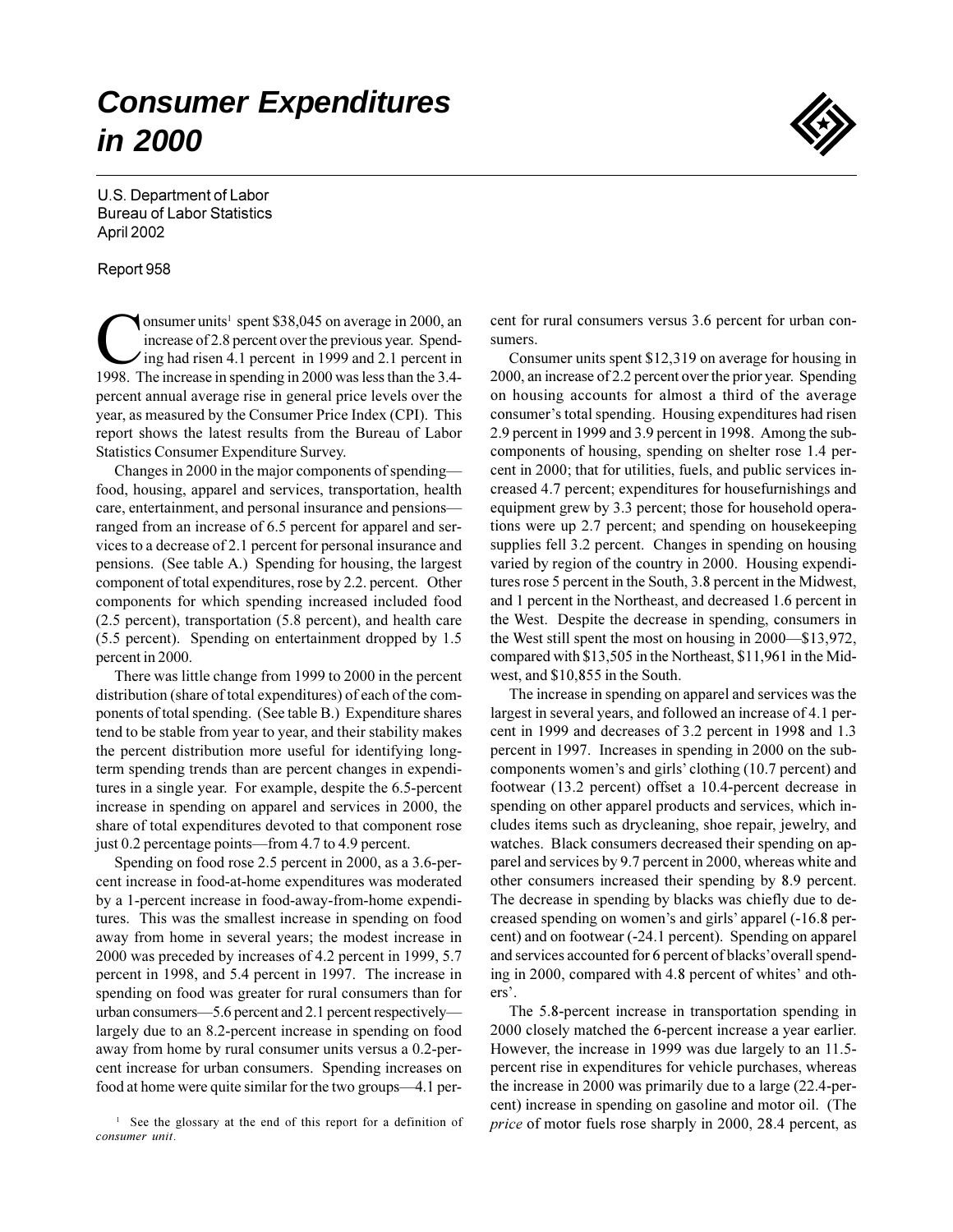measured by the CPI.) Vehicle purchases is the largest transportation subcomponent, accounting for 46 cents of every transportation dollar spent in 2000. Gasoline and motor oil accounted for another 17 cents, and public transportation for 6 cents. The remainder (31 cents) was accounted for by other transportation costs, including auto insurance, rentals and leases, and repairs and maintenance. Changes in spending on transportation in 2000 varied by region of the country. Consumers in the Midwest region spent 13 percent more on transportation than they did in 1999, compared with increases of 5.1 percent for the South, 3.1 percent for the Northeast, and 1.8 percent for the West. In the Midwest, spending increases were larger than the U.S. average for all the major subcomponents of transportation—vehicle purchases (11.1) percent), gasoline and motor oil (30.3 percent), public transportation (15.5 percent), and other vehicle expenses (7.3 percent).

The 5.5-percent increase in out-of-pocket spending on health care in 2000 followed increases of 2.9 percent in 1999 and 3.4 percent in 1998. Increased spending on health insurance (6.5 percent) and prescription and nonprescription drugs (12.4 percent) was primarily responsible for the increase in the overall component. There was a modest rise in spending on medical services (1.8 percent), whereas spending on medical supplies dropped 9.2 percent. Spending on health care in 2000 varied among the age groups, as classified by the age of the reference person.<sup>2</sup> The group aged 75 and older had the largest increase in spending, 9.4 percent, whereas the youngest group, under age 25, had the only decrease in spending, -8.5 percent. A 26.3-percent increase in spending on drugs was largely responsible for the increase in health care costs for the elderly group, and decreases in spending on drugs (-16.5 percent) and health insurance (-9.4 percent) contributed to the decline for the youngest group. The group aged 35 to 44 also spent somewhat more (8.8 percent) in 2000 than in 1999, due largely to increased spending (13.9 percent) on health insurance. The 75-and-older group spent the largest share (15.2 percent) of their overall budget on health care costs, whereas the under-25 group spent the smallest share  $(2.2$  percent).

The 1.5-percent decrease in spending on entertainment in 2000 followed a relatively large increase of 8.3 percent in 1999 and a decrease of 3.7 percent in 1998. Among the four subcomponents of entertainment, spending for two increased in 2000 while that for the other two decreased. Spending on fees and admission showed a relatively large increase of 12.2 percent; that for television, radios, and sound equipment rose 2.3 percent; expenditures for pets, toys, and playground equipment decreased 3.5 percent; and those for other entertainment, supplies, equipment, and services decreased 17.8 percent. This last subcomponent is subject to large changes from year to year because it includes expensive items, such as recreational vehicles and boats that typically are purchased infrequently. Relatively small changes in the percent of con-

<sup>2</sup> See the glossary at the end of this report for a definition of reference person.

sumer units purchasing such items, or purchasing especially expensive items, can affect the overall average.

Expenditures on personal insurance and pensions dropped 2.1 percent in 2000, following increases of 1.6 percent in 1999 and about 5 percent in both 1998 and 1997. Of the two components that make up personal insurance and pensions, the small rise of 1.3 percent in life and other personal insurance was offset by a 2.5-percent decrease in pensions and Social Security. Pensions and Social Security is the larger of the two components, accounting for 88 percent of the overall component in 2000. Personal insurance and pensions accounted for 15.4 percent of the total expenditures of consumers in the highest income quintile<sup>3</sup> in 2000, compared with 2.3 percent allocated by those in the lowest quintile. The lowest income quintile includes larger proportions of retired persons, students, and young people just starting careers, and these groups typically do not spend as much on personal insurance and pensions.

Among the remaining components (those with lower spending levels), spending on alcoholic beverages rose 17 percent, that for tobacco products and smoking supplies increased 6.3 percent, expenditures for personal care products and services<sup>4</sup> jumped 38.2 percent, reading expenses dropped 8.2 percent, and miscellaneous expenses fell 10.5 percent. This last component includes spending on such items as legal fees, accounting fees, funeral expenses and other items not easily categorized elsewhere.

# **Brief description of the Consumer Expenditure Survey**

The current Consumer Expenditure Survey program began in 1980. Its principal objective is to collect information on the buying habits of American consumers. Consumer expenditure data are used in a variety of research by government, business, labor, and academic analysts. Additionally, the data are required for periodic revision of the Consumer Price Index (CPI).

The survey, which is conducted by the U.S. Census Bureau for the Bureau of Labor Statistics (BLS), consists of two components: A diary, or record keeping, survey and an interview survey. Results in this report are based on integrated data from both surveys. Survey participants record dollar amounts for goods and services purchased during the reporting period, whether or not payment is made at the time of purchase. Expenditure amounts include all sales and excise taxes for all items purchased by the consumer unit for itself or for others. Excluded from both surveys are all businessrelated expenditures and expenditures for which the consumer unit is reimbursed.

<sup>&</sup>lt;sup>3</sup> See the glossary at the end of this report for a definition of quintiles of income before taxes.

<sup>&</sup>lt;sup>4</sup> Beginning in 2000, data for the personal care services item have been obtained from the interview portion of the expenditure survey, rather than from the diary portion, because the interview data source was determined to be more reliable. The large increase in the mean amount spent on this item in 2000 contributed to the overall increase in the personal care products and services component. See "Brief" description of the Consumer Expenditure Survey," below.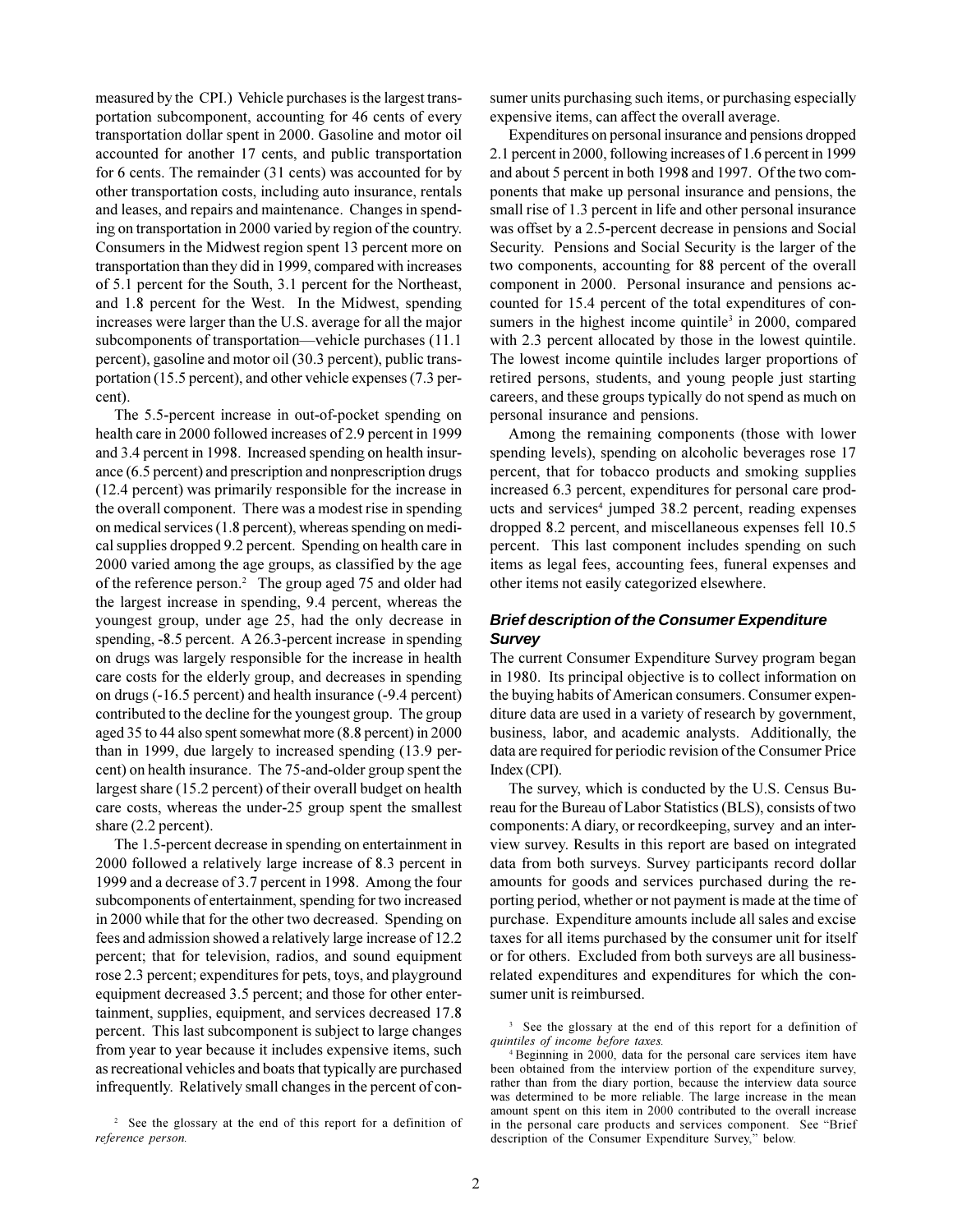|           |  | Table A. Average annual expenditures of all consumer units and percent changes, Consumer Expenditure Survey, |  |  |  |  |  |
|-----------|--|--------------------------------------------------------------------------------------------------------------|--|--|--|--|--|
| 1998-2000 |  |                                                                                                              |  |  |  |  |  |

|                                                                                                                                                                                                                                                                                                                                          |                                                                                                                                                                                                                                                                                                |                                                                                                                                                                                                                                                                                                |                                                                                                                                                                                                                                                                                                | Percent change                                                                                                                                                                                                                     |                                                                                                                                                                                                                                          |
|------------------------------------------------------------------------------------------------------------------------------------------------------------------------------------------------------------------------------------------------------------------------------------------------------------------------------------------|------------------------------------------------------------------------------------------------------------------------------------------------------------------------------------------------------------------------------------------------------------------------------------------------|------------------------------------------------------------------------------------------------------------------------------------------------------------------------------------------------------------------------------------------------------------------------------------------------|------------------------------------------------------------------------------------------------------------------------------------------------------------------------------------------------------------------------------------------------------------------------------------------------|------------------------------------------------------------------------------------------------------------------------------------------------------------------------------------------------------------------------------------|------------------------------------------------------------------------------------------------------------------------------------------------------------------------------------------------------------------------------------------|
| Item                                                                                                                                                                                                                                                                                                                                     | 1998                                                                                                                                                                                                                                                                                           | 1999                                                                                                                                                                                                                                                                                           | 2000                                                                                                                                                                                                                                                                                           | 1998-99                                                                                                                                                                                                                            | 1999-2000                                                                                                                                                                                                                                |
| Number of consumer units (in thousands)                                                                                                                                                                                                                                                                                                  | 107,182                                                                                                                                                                                                                                                                                        | 108,465                                                                                                                                                                                                                                                                                        | 109,367                                                                                                                                                                                                                                                                                        |                                                                                                                                                                                                                                    |                                                                                                                                                                                                                                          |
|                                                                                                                                                                                                                                                                                                                                          | \$41,622                                                                                                                                                                                                                                                                                       | \$43,951                                                                                                                                                                                                                                                                                       | \$44,649                                                                                                                                                                                                                                                                                       |                                                                                                                                                                                                                                    |                                                                                                                                                                                                                                          |
| Averages:<br>Number of persons in consumer unit<br>Food<br>Cereals and bakery products<br>Meats, poultry, fish, and eggs<br>Fruits and vegetables<br>Utilities, fuels, and public services<br>Housefurnishings and equipment<br>Vehicle purchases (net outlay)<br>Personal care products and services<br>Personal insurance and pensions | 47.6<br>2.5<br>1.3<br>2.0<br>64<br>\$35,535<br>4,810<br>2.780<br>425<br>723<br>301<br>472<br>858<br>2.030<br>309<br>11,713<br>6.680<br>2.405<br>546<br>482<br>1,601<br>1,674<br>6,616<br>2,964<br>1,017<br>2,206<br>429<br>1,903<br>1,746<br>401<br>161<br>580<br>273<br>860<br>1.109<br>3,381 | 47.9<br>2.5<br>1.3<br>1.9<br>65<br>\$36,995<br>5,031<br>2,915<br>448<br>749<br>322<br>500<br>896<br>2.116<br>318<br>12,057<br>7.016<br>2,377<br>666<br>498<br>1,499<br>1,743<br>7.011<br>3,305<br>1,055<br>2.254<br>397<br>1,959<br>1,891<br>408<br>159<br>635<br>300<br>867<br>1.181<br>3,436 | 48.2<br>2.5<br>1.4<br>1.9<br>66<br>\$38,045<br>5,158<br>3,021<br>453<br>795<br>325<br>521<br>927<br>2,137<br>372<br>12,319<br>7,114<br>2,489<br>684<br>482<br>1,549<br>1,856<br>7,417<br>3,418<br>1,291<br>2,281<br>427<br>2,066<br>1,863<br>564<br>146<br>632<br>319<br>776<br>1,192<br>3,365 | 4.1<br>4.6<br>4.9<br>5.4<br>3.6<br>7.0<br>5.9<br>4.4<br>4.2<br>2.9<br>2.9<br>5.0<br>$-1.2$<br>22.0<br>3.3<br>$-6.4$<br>4.1<br>6.0<br>11.5<br>3.7<br>2.2<br>$-7.5$<br>2.9<br>8.3<br>1.7<br>$-1.2$<br>9.5<br>9.9<br>.8<br>6.5<br>1.6 | 2.8<br>2.5<br>3.6<br>1.1<br>6.1<br>.9<br>4.2<br>3.5<br>1.0<br>17.0<br>2.2<br>1.4<br>4.7<br>2.7<br>$-3.2$<br>3.3<br>6.5<br>5.8<br>3.4<br>22.4<br>1.2<br>7.6<br>5.5<br>$-1.5$<br>38.2<br>$-8.2$<br>$-.5$<br>6.3<br>$-10.5$<br>.9<br>$-2.1$ |
| Life and other personal insurance<br>Pensions and Social Security                                                                                                                                                                                                                                                                        | 398<br>2,982                                                                                                                                                                                                                                                                                   | 394<br>3,042                                                                                                                                                                                                                                                                                   | 399<br>2,966                                                                                                                                                                                                                                                                                   | $-1.0$<br>2.0                                                                                                                                                                                                                      | 1.3<br>$-2.5$                                                                                                                                                                                                                            |

<sup>1</sup> Income values are derived from "complete income reporters" only.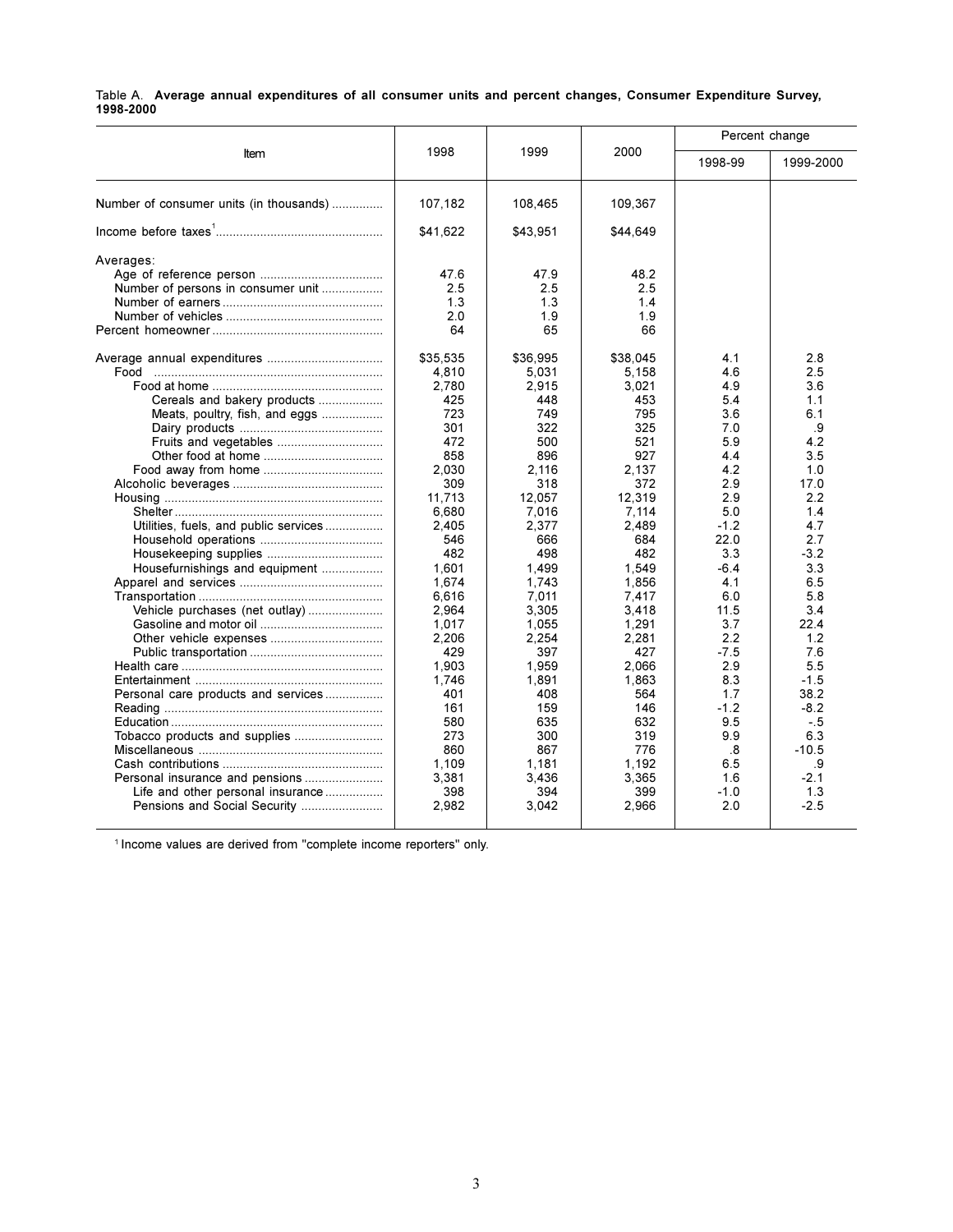Table B. Distribution of total annual expenditures by major category, Consumer Expenditure Survey, 1997-2000

| Item | 1997  | 1998  | 1999  | 2000  |
|------|-------|-------|-------|-------|
|      | 100 O | 100.0 | 100 0 | 100.0 |
| Food | 13.8  | 13.5  | 13.6  | 13.6  |
|      | 8.3   | 7.8   | 7.9   | 7.9   |
|      | 5.5   | 5.7   | 5.7   | 5.6   |
|      | 32.4  | 33.0  | 32.6  | 32.4  |
|      | 5.0   | 47    |       | 4.9   |
|      | 18.5  | 186   | 19.0  | 19.5  |
|      | 7.9   | 83    | 8.9   | 9.0   |
|      | 32    | 29    | 2.9   | 34    |
|      | 7.5   | 74    |       |       |
|      | 53    | 54    | 5.3   | 54    |
|      | 52    | 49    | 51    | 49    |
|      | 9.3   | 9.5   | 9.3   | 8.8   |
|      | 1.1   |       |       |       |
|      | 8.2   | 84    |       | 78    |
|      | 10.6  | 10.4  | 10.5  | 10.5  |

1 Includes alcoholic beverages, personal care products and services, reading, education, tobacco products and supplies, cash contributions, and miscellaneous.

Each component of the survey queries an independent sample of consumer units, which is representative of the U.S. population. For the diary survey, about 7,500 consumer units are sampled each year. Each consumer unit keeps a diary for two 1-week periods, yielding approximately 15,000 diaries a year. The interview sample is selected on a rotating panel basis, with about 7,500 consumer units surveyed each quarter. Each consumer unit is interviewed once per quarter, for five consecutive quarters. Data are collected on an ongoing basis in 105 areas of the United States.

The diary survey is designed to capture expenditures on small, frequently purchased items that are normally difficult for respondents to recall. Detailed records of expenses are kept for food and beverages-both at home and in eating places, tobacco, housekeeping supplies, nonprescription drugs, and personal care products and services. Expenditures incurred while away from home overnight or longer by members of the consumer unit are excluded from the diary survey. Although the diary was designed to collect information on expenditures that could not be recalled easily over a period of time, respondents are asked to report all expenses (except overnight travel) that the consumer unit incurs during the survey week.

The interview survey is designed to capture expenditure data that respondents can reasonably recall for a period of 3 months or longer. In general, these include relatively large expenditures, such as those for real property, automobiles, and major appliances, or expenditures that occur on a regular basis, such as those for rent, utilities, or insurance premiums. Including global estimates of spending for food, it is estimated that about 95 percent of expenditures are covered in the interview survey. Nonprescription drugs, household supplies, and personal care items are excluded. The interview survey also provides data on expenditures incurred while on leisure trips.

Integrated data from the BLS diary and interview sur-

veys provide a complete accounting of consumer expenditures and income, which neither survey component alone is designed to do. Data on some expenditure items are collected in only one of the components. For example, the diary does not collect data on expenditures for overnight travel or information on reimbursements, as the interview does. Examples of expenditures for which reimbursements are excluded are those for medical care; automobile repair; and construction, repairs, alterations, and maintenance of property.

For items unique to one of the surveys, the choice of survey to use as the source of data is obvious. However, there is considerable overlap in coverage between the surveys. Because of this, integrating the data presents the problem of determining the appropriate survey component from which to select expenditure items. When data are available from both survey sources, the more reliable of the two (as determined by statistical methods) is selected. As a result, some items are selected from the interview survey and others, from the diary survey.

Population coverage and definition of components of the Consumer Expenditure Survey differ from those of the Consumer Price Index. Consumer expenditure data cover the total population, whereas the CPI covers only the urban population. In addition, home ownership is treated differently in the two surveys. Actual expenditures of homeowners are reported in the Consumer Expenditure Survey, whereas the Consumer Price Index uses a rental equivalence approach that attempts to measure the change in the cost of obtaining, in the rental marketplace, services equivalent to those provided by owner-occupied homes.

#### Interpreting the data

Expenditures are averages for consumer units with specified characteristics, regardless of whether a particular unit in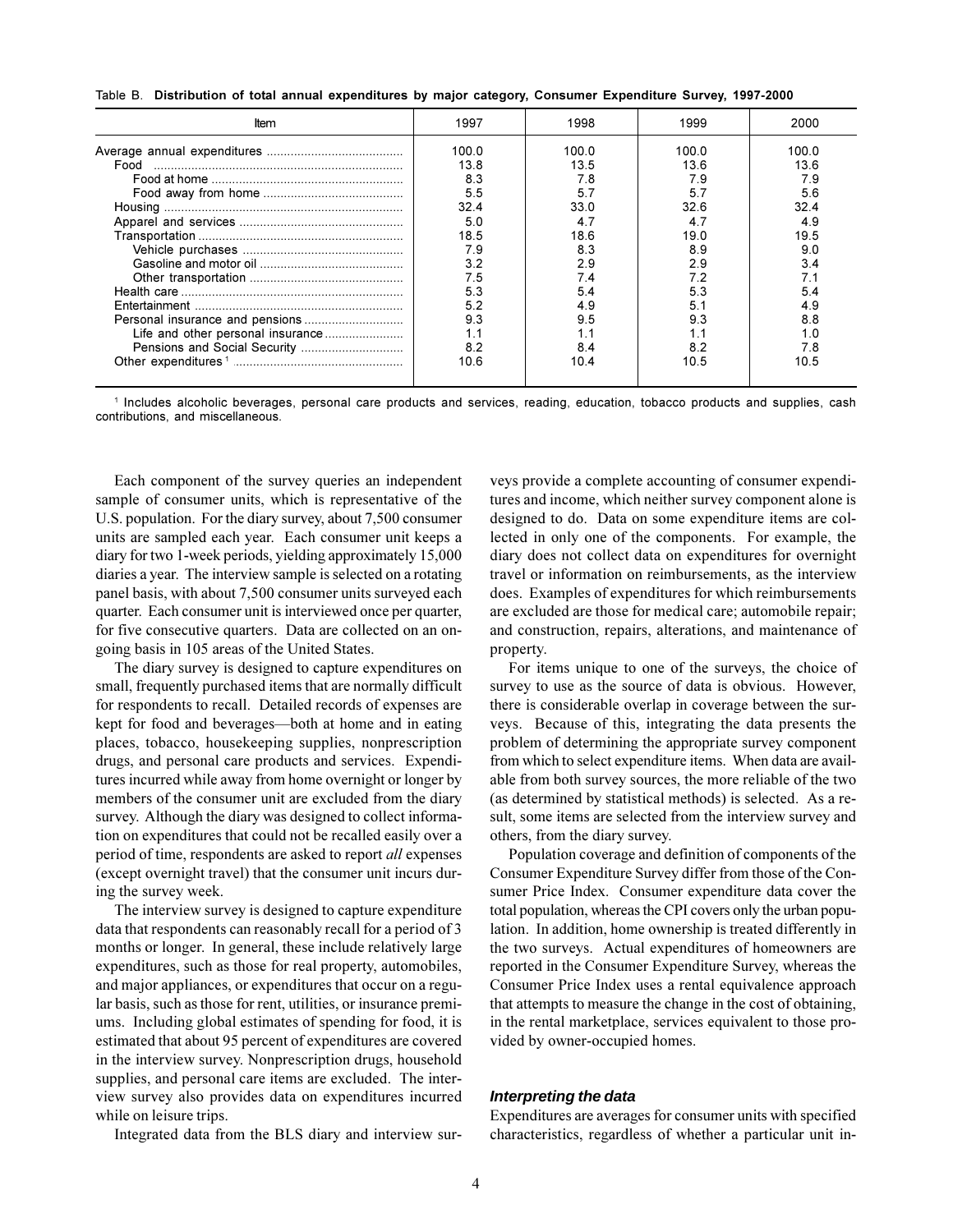curred an expense for a specific item during the record-keeping period. The average expenditure for an item may be considerably lower than the expenditure by those consumer units that purchased the item. The less frequently an item is purchased, the greater the difference between the average for all consumer units and the average for those purchasing the item. Also, an individual consumer unit may spend more or less than the average, depending on its particular characteristics. Factors such as income, age of family members, geographic location, taste, and personal preference also influence expenditures. Furthermore, even within groups with similar characteristics, the distribution of expenditures varies substantially. These points should be considered when relating reported averages to individual circumstances.

Users of these survey data also should keep in mind that prices for many goods and services have risen since the survey was conducted. For example, rent as measured by the Consumer Price Index rose 5.9 percent between 2000 (annual average index) and October 2001.

In addition, sample surveys are subject to two types of errors—sampling and nonsampling. Sampling errors occur because the data are collected from a representative sample rather than the entire population. Nonsampling errors result from the inability or unwillingness of respondents to provide correct information, differences in interviewer ability, mistakes in recording or coding, or other processing errors.

#### **Tables and data**

Tables in this report include integrated data from both the diary and interview components of the Consumer Expenditure Survey, enabling data users to associate the full range of expenditures with consumers' demographic characteristics. Tables show data classified by income quintile, income class, age of the reference person, size of the consumer unit, composition of the consumer unit, number of earners, housing tenure, type of area (urban-rural), race, Hispanic origin, region of residence, occupation and education. (These are the same classifications for which data are published in prior reports and bulletins.)

Information on expenditures, income, and family characteristics of single persons, classified by either age and sex or income and sex, is available. Tables that show consumer expenditure data cross-tabulated by income before taxes and either age of the reference person, size of the consumer unit, or region of residence also are available. These tables are not presented in this report but may be obtained from the Bureau's Division of Consumer Expenditure Surveys. Variance estimates for integrated 2000 diary and interview survey data are available upon request.

Integrated Consumer Expenditure Survey data with more detailed expenditure categories are published in biennial reports. The most recent is *Consumer Expenditure Survey*. 1998-99, Report 955, November 2001. It contains tables of average annual expenditures, income, and characteristics for the same classifications that are shown in this report, but in greater detail. Also included are tables showing average annual data over a 2-year period for: Income before taxes cross-tabulated by either age, consumer unit size, or region; single consumers by sex cross-tabulated by either income or age; and selected Metropolitan Statistical Areas (MSAs). The biennial report also includes analyses of expenditure data as they apply to various topics of interest. The next biennial report will contain survey data for 2000 and 2001, and will be published in mid-2003.

Tables with the same level of detail shown in the 2-year report can be accessed through the Internet (http:// www.bls.gov/cex). Other survey information, including answers to frequently asked questions, a glossary of terms, and order forms for survey products, also is available on the Internet. Data are available for 1984-2000.

#### Other available data

The 2000 diary and interview microdata—that is, data for individual consumer units—are available on CD-ROM. The interview files contain expenditure data in two different formats: MTAB files that present monthly values in an item coding framework based on the CPI pricing scheme, and EXPN files that organize expenditures by the section of the interview questionnaire in which they are collected. Expenditure values on EXPN files cover different periods, depending on the specific question asked, and the files also contain relevant nonexpenditure information not found on the MTAB files. Currently available on CD-ROM are microdata files back to 1990 and for selected earlier years.

Consumer Expenditure Survey data also are available via the BLS fax-on-demand service. This service provides information and data that may be accessed from a touch-tone phone 24 hours a day, 7 days a week, by dialing (202) 691-6325. Voice prompts explain how to obtain the information. Data available from the fax-on-demand service are for the most recent published year. Additional data also are presented in articles in the Monthly Labor Review.

For more-detailed information on the availability of current and earlier data, contact the Division of Consumer Expenditure Surveys, Bureau of Labor Statistics, Room 3985, 2 Massachusetts Avenue, NE., Washington, DC 20212-0001. Telephone: (202) 691-6900. E-mail: cexinfo@bls.gov. Internet: http://www.bls.gov/cex.

Material in this publication is in the public domain and, with appropriate credit, may be reproduced without permission. Information in this report is available upon request to sensory impaired individuals: Voice phone: (202) 691-5200, Federal Relay Service: 1-800-877-8339.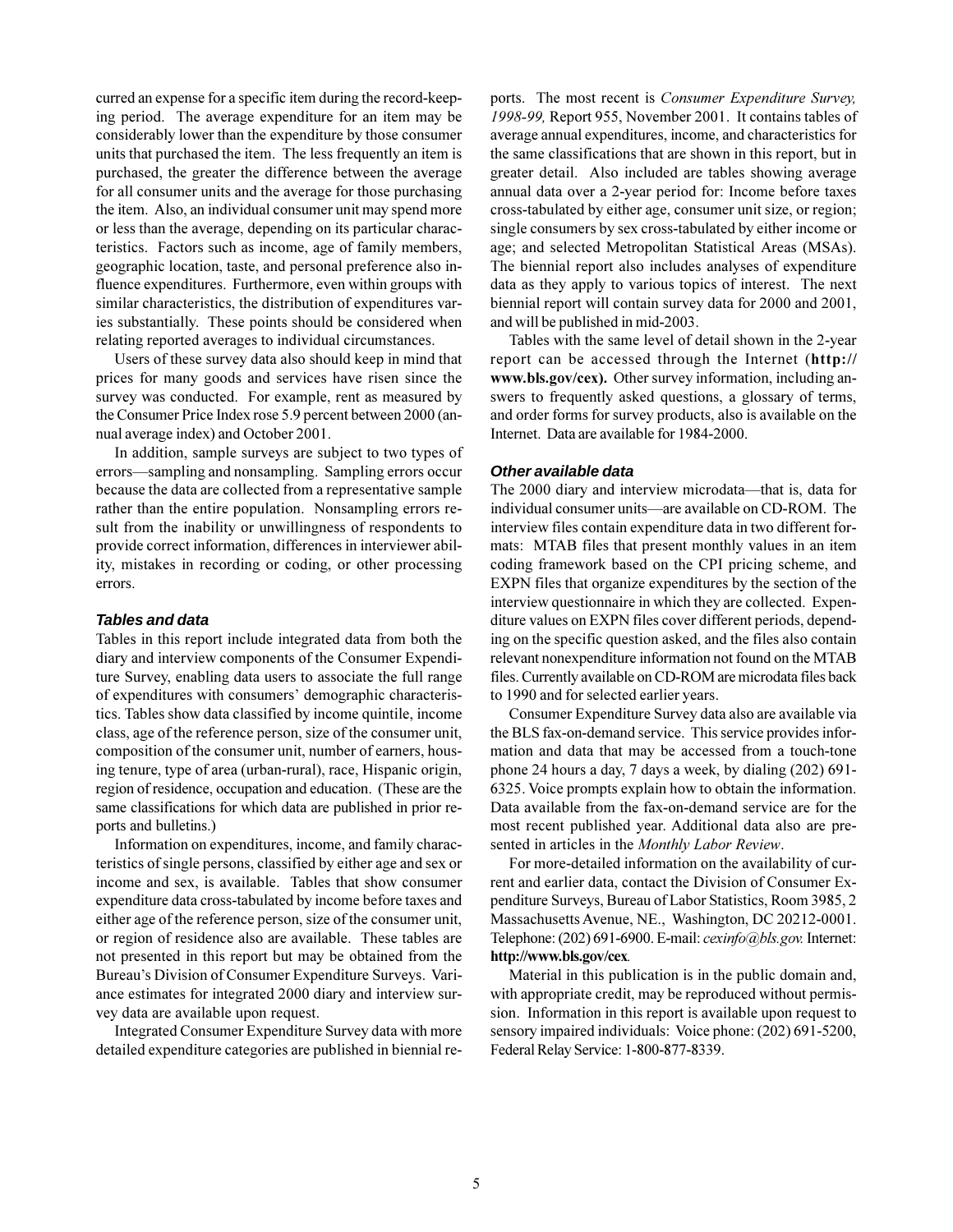# Glossary

**Consumer unit.** A consumer unit is defined as members of a household related by blood, marriage, adoption, or other legal arrangement; a single person living alone or sharing a household with others but who is financially independent; or two or more persons living together who share responsibility for at least 2 out of 3 major types of expenses—food, housing, and other expenses. Students living in universitysponsored housing also are included in the sample as separate consumer units.

**Reference person.** The first member mentioned by the respondent when asked to "Start with the name of the person or one of the persons who owns or rents the home." It is with respect to this person that the relationship of other consumer unit members is determined.

Total expenditures. The transaction costs, including excise and sales taxes, of goods and services acquired during the interview period. Estimates include expenditures for gifts and contributions and payments for pensions and personal insurance.

*Income.* The combined income earned by all consumer unit members aged 14 or older during the 12 months preceding the interview. The components of income are wages and salaries; self-employment income; Social Security and private and government retirement income; interest, dividends, and rental and other property income; unemployment and workers' compensation and veterans' benefits; public assistance, supplemental security income, and Food Stamps; rent or meals or both as pay; and regular contributions for support such as alimony and child support.

Complete income reporters. In general, a consumer unit that provides values for at least one of the major sources of its income, such as wages and salaries, self-employment income, and Social Security income. Even complete income reporters may not provide a full accounting of all income from all sources.

Quintiles of income before taxes. Complete income reporters are ranked in ascending order of income value and divided into five equal groups. Incomplete income reporters are not ranked and are shown separately in the quintiles of income tables.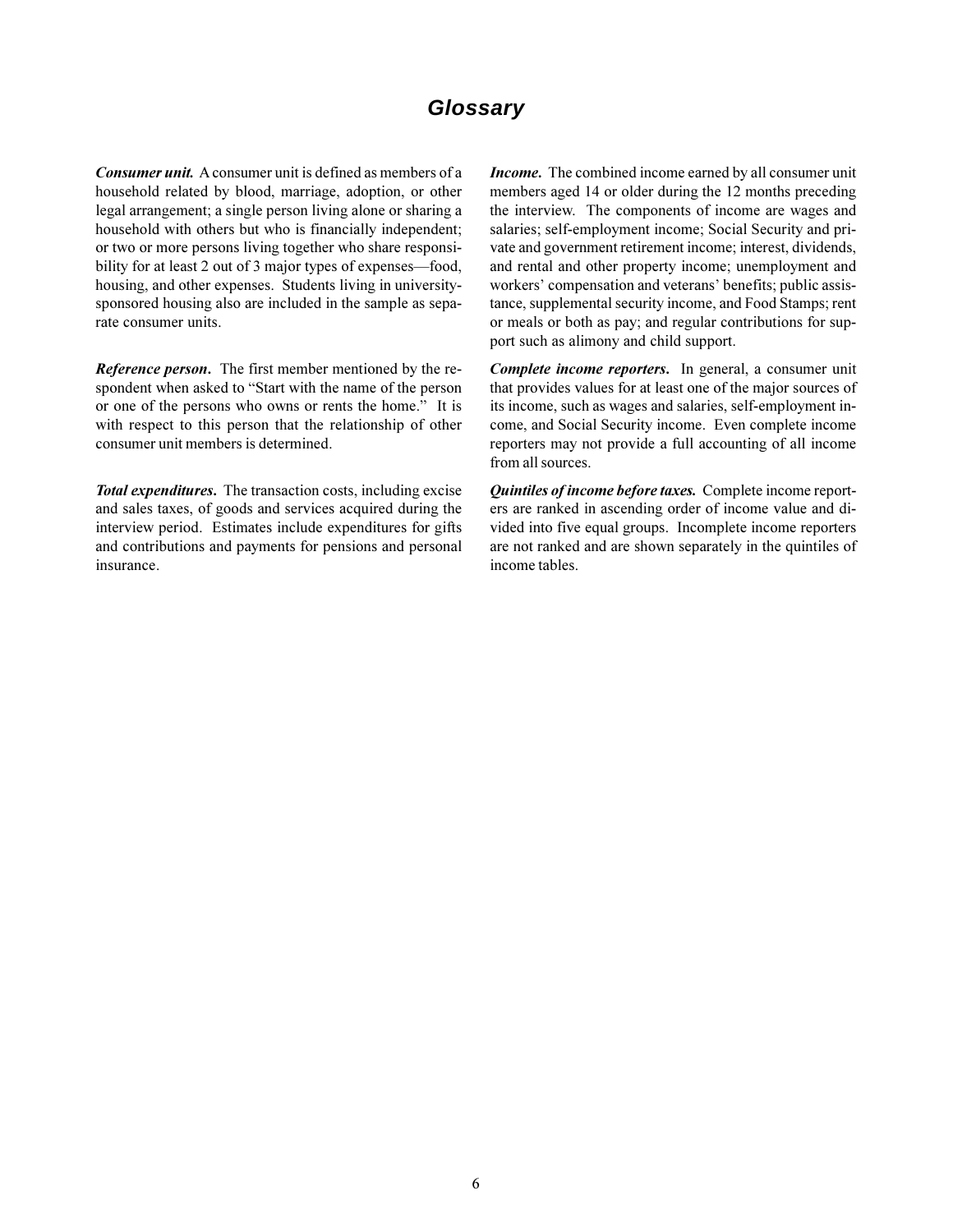# **Table 1. Quintiles of income before taxes: Average annual expenditures and characteristics, Consumer Expenditure Survey, 2000**

|                                         | Complete reporting of income        |                                     |                                    |                                     |                                            |                                          |                                     | Incomplete                          |
|-----------------------------------------|-------------------------------------|-------------------------------------|------------------------------------|-------------------------------------|--------------------------------------------|------------------------------------------|-------------------------------------|-------------------------------------|
| Item                                    | All                                 | Total                               | Lowest                             | Second                              | Third                                      | Fourth                                   | Highest                             | reporting                           |
|                                         | consumer                            | complete                            | 20                                 | 20                                  | 20                                         | 20                                       | 20                                  | οf                                  |
|                                         | units                               | reporting                           | percent                            | percent                             | percent                                    | percent                                  | percent                             | income                              |
| Number of consumer units (in thousands) | 109,367                             | 81,454                              | 16,268                             | 16,292                              | 16,290                                     | 16,283                                   | 16,321                              | 27,912                              |
|                                         | n.a.                                | n.a.                                | n.a.                               | \$13,061                            | \$25,219                                   | \$41,493                                 | \$67,517                            | n.a.                                |
| Consumer unit characteristics:          | \$44,649<br>48.2                    | \$44,649<br>48.1                    | \$7,683<br>51.9                    | \$19,071<br>51.7                    | \$32,910<br>47.0                           | \$53,295<br>44.4                         | \$110,118<br>45.3                   | (1)<br>48.4                         |
| Average number in consumer unit:        | 2.5<br>.7<br>.3<br>1.4<br>1.9<br>66 | 2.5<br>.7<br>.3<br>1.4<br>1.9<br>65 | 1.8<br>.4<br>.4<br>.7<br>1.0<br>43 | 2.3<br>.6<br>.5<br>1.0<br>1.5<br>57 | 2.5<br>.7<br>$\cdot$ 3<br>1.4<br>1.9<br>62 | 2.8<br>.8<br>$\cdot$<br>1.7<br>2.4<br>75 | 3.2<br>.9<br>.1<br>2.1<br>2.9<br>88 | 2.6<br>.7<br>.3<br>1.4<br>1.9<br>68 |
| Average annual expenditures             | \$38,045                            | \$40,238                            | \$17,940                           | \$26,550                            | \$34,716                                   | \$46,794                                 | \$75,102                            | \$32,063                            |
|                                         | 5,158                               | 5,435                               | 2,673                              | 4,178                               | 5,183                                      | 6,452                                    | 8,679                               | 4,517                               |
|                                         | 3,021                               | 3,154                               | 1,826                              | 2,765                               | 3,081                                      | 3,590                                    | 4,507                               | 2,711                               |
| Cereals and bakery products             | 453                                 | 474                                 | 270                                | 417                                 | 470                                        | 530                                      | 683                                 | 405                                 |
| Meats, poultry, fish, and eggs          | 795                                 | 817                                 | 492                                | 755                                 | 832                                        | 905                                      | 1,101                               | 745                                 |
|                                         | 325                                 | 339                                 | 197                                | 290                                 | 344                                        | 393                                      | 474                                 | 291                                 |
|                                         | 521                                 | 544                                 | 326                                | 498                                 | 514                                        | 590                                      | 790                                 | 468                                 |
|                                         | 927                                 | 980                                 | 541                                | 805                                 | 921                                        | 1,172                                    | 1,459                               | 802                                 |
| Food away from home                     | 2,137                               | 2,280                               | 848                                | 1,413                               | 2,102                                      | 2,862                                    | 4,173                               | 1,805                               |
|                                         | 372                                 | 423                                 | 206                                | 248                                 | 366                                        | 513                                      | 780                                 | 254                                 |
|                                         | 12,319                              | 12,527                              | 6,509                              | 8,482                               | 10,857                                     | 14,152                                   | 22,611                              | 11,789                              |
|                                         | 7,114                               | 7,134                               | 3,735                              | 4,721                               | 6,263                                      | 7,933                                    | 13,004                              | 7,056                               |
|                                         | 4,602                               | 4,599                               | 1,466                              | 2,150                               | 3,451                                      | 5,454                                    | 10,459                              | 4,613                               |
|                                         | 2,034                               | 2,062                               | 2,035                              | 2,354                               | 2,525                                      | 2,034                                    | 1,364                               | 1,952                               |
|                                         | 478                                 | 473                                 | 234                                | 217                                 | 288                                        | 445                                      | 1,181                               | 491                                 |
| Utilities, fuels, and public services   | 2,489                               | 2,487                               | 1,632                              | 2,113                               | 2,400                                      | 2,766                                    | 3,522                               | 2,494                               |
|                                         | 684                                 | 708                                 | 270                                | 402                                 | 425                                        | 757                                      | 1,685                               | 617                                 |
|                                         | 482                                 | 546                                 | 249                                | 388                                 | 476                                        | 664                                      | 951                                 | 336                                 |
| Household furnishings and equipment     | 1,549                               | 1,652                               | 622                                | 858                                 | 1,293                                      | 2,032                                    | 3,450                               | 1,285                               |
|                                         | 1,856                               | 2,004                               | 844                                | 1,301                               | 1,615                                      | 2,265                                    | 3,989                               | 1,505                               |
|                                         | 7,417                               | 7,568                               | 3,212                              | 5,043                               | 7,028                                      | 9,223                                    | 13,315                              | 6,985                               |
| Vehicle purchases (net outlay)          | 3,418                               | 3,466                               | 1,443                              | 2,302                               | 3,241                                      | 4,317                                    | 6,018                               | 3,280                               |
|                                         | 1,291                               | 1,316                               | 631                                | 965                                 | 1,297                                      | 1,631                                    | 2,053                               | 1,219                               |
|                                         | 2,281                               | 2,345                               | 925                                | 1,523                               | 2,147                                      | 2,837                                    | 4,286                               | 2,101                               |
|                                         | 427                                 | 441                                 | 212                                | 253                                 | 344                                        | 438                                      | 959                                 | 385                                 |
|                                         | 2.066                               | 2,120                               | 1,470                              | 1,988                               | 1,964                                      | 2,312                                    | 2,864                               | 1,919                               |
|                                         | 1,863                               | 1,958                               | 837                                | 1,147                               | 1,609                                      | 2,324                                    | 3,866                               | 1,603                               |
| Personal care products and services     | 564                                 | 595                                 | 318                                | 442                                 | 534                                        | 699                                      | 983                                 | 491                                 |
|                                         | 146                                 | 156                                 | 73                                 | 105                                 | 136                                        | 175                                      | 291                                 | 118                                 |
|                                         | 632                                 | 636                                 | 430                                | 290                                 | 393                                        | 600                                      | 1,462                               | 626                                 |
| Tobacco products and smoking supplies   | 319                                 | 333                                 | 257                                | 317                                 | 366                                        | 390                                      | 336                                 | 276                                 |
|                                         | 776                                 | 832                                 | 365                                | 595                                 | 833                                        | 1,047                                    | 1,318                               | 619                                 |
|                                         | 1,192                               | 1,344                               | 332                                | 1,163                               | 953                                        | 1,217                                    | 3,050                               | 750                                 |
| Personal insurance and pensions         | 3,365                               | 4,308                               | 413                                | 1,251                               | 2,878                                      | 5,425                                    | 11,557                              | 612                                 |
| Life and other personal insurance       | 399                                 | 415                                 | 144                                | 246                                 | 351                                        | 452                                      | 880                                 | 351                                 |
| Pensions and Social Security            | 2,966                               | 3,893                               | 269                                | 1,005                               | 2,527                                      | 4,973                                    | 10,677                              | 261                                 |

<sup>1</sup> Components of income and taxes are derived from "complete income reporters" only; see glossary.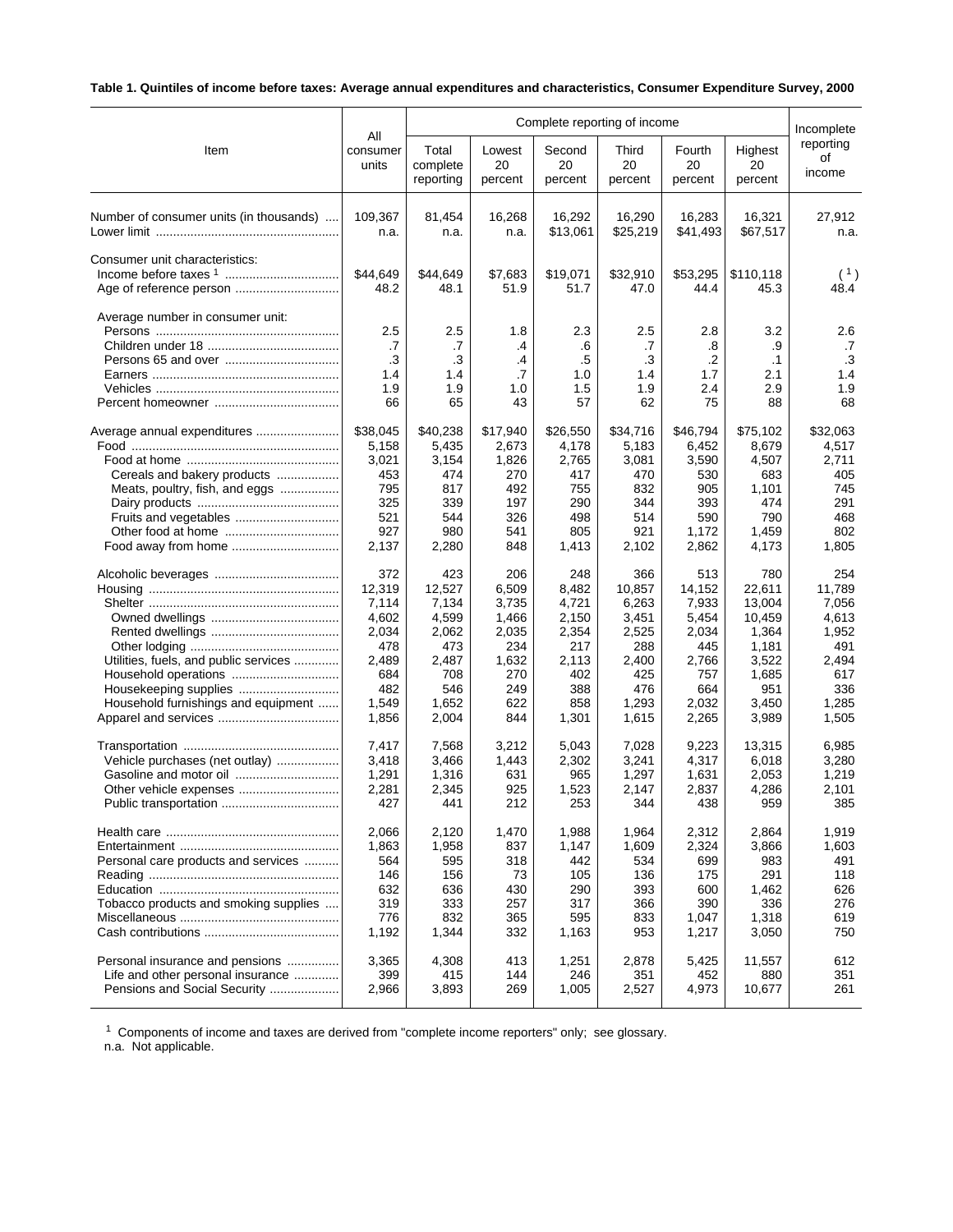# **Table 2. Income before taxes: Average annual expenditures and characteristics, Consumer Expenditure Survey, 2000**

|                                         | Complete reporting of income        |                                    |                                   |                                    |                                    |                                          |                                     |                                     |                                            |                                            |
|-----------------------------------------|-------------------------------------|------------------------------------|-----------------------------------|------------------------------------|------------------------------------|------------------------------------------|-------------------------------------|-------------------------------------|--------------------------------------------|--------------------------------------------|
| Item                                    | Total                               | Less                               | \$5,000                           | \$10,000                           | \$15,000                           | \$20,000                                 | \$30,000                            | \$40,000                            | \$50,000                                   | \$70,000                                   |
|                                         | complete                            | than                               | to                                | to                                 | to                                 | to                                       | to                                  | to                                  | to                                         | and                                        |
|                                         | reporting                           | \$5,000                            | \$9,999                           | \$14,999                           | \$19,999                           | \$29,999                                 | \$39,999                            | \$49,999                            | \$69,999                                   | over                                       |
| Number of consumer units (in thousands) | 81,454                              | 3,627                              | 7,183                             | 8,037                              | 6,677                              | 12,039                                   | 9,477                               | 7.653                               | 11,337                                     | 15,424                                     |
| Consumer unit characteristics:          | \$44,649<br>48.1                    | \$1,980<br>42.0                    | \$7,638<br>54.6                   | \$12,316<br>55.0                   | \$17,319<br>53.3                   | \$24,527<br>49.2                         | \$34,422<br>46.3                    | \$44,201<br>44.7                    | \$58,561<br>44.3                           | \$112,586<br>45.2                          |
| Average number in consumer unit:        | 2.5<br>.7<br>.3<br>1.4<br>1.9<br>65 | 1.8<br>.4<br>.2<br>.9<br>1.0<br>33 | 1.7<br>.4<br>.5<br>.5<br>.9<br>42 | 2.0<br>.5<br>.5<br>.7<br>1.2<br>51 | 2.2<br>.5<br>.6<br>.9<br>1.4<br>58 | 2.4<br>.6<br>$\cdot$<br>1.2<br>1.7<br>58 | 2.5<br>.7<br>.3<br>1.4<br>1.9<br>63 | 2.6<br>.7<br>.2<br>1.5<br>2.2<br>67 | 2.9<br>.8<br>$\cdot$ 1<br>1.8<br>2.5<br>79 | 3.2<br>.9<br>$\cdot$ 1<br>2.1<br>2.9<br>88 |
| Average annual expenditures             | \$40,238                            | \$17,946                           | \$15,703                          | \$21,199                           | \$24,331                           | \$29,852                                 | \$35,609                            | \$42,323                            | \$49,245                                   | \$75.964                                   |
|                                         | 5,435                               | 2,627                              | 2,462                             | 2,984                              | 3,743                              | 4,507                                    | 5,118                               | 6,228                               | 6,557                                      | 8,665                                      |
|                                         | 3,154                               | 1,603                              | 1,723                             | 2,108                              | 2,556                              | 2,921                                    | 2,995                               | 3,552                               | 3,605                                      | 4,483                                      |
| Cereals and bakery products             | 474                                 | 214                                | 260                               | 312                                | 383                                | 449                                      | 460                                 | 510                                 | 542                                        | 679                                        |
| Meats, poultry, fish, and eggs          | 817                                 | 437                                | 451                               | 581                                | 695                                | 800                                      | 803                                 | 938                                 | 898                                        | 1,095                                      |
|                                         | 339                                 | 152                                | 189                               | 234                                | 273                                | 305                                      | 338                                 | 376                                 | 401                                        | 472                                        |
| Fruits and vegetables                   | 544                                 | 268                                | 324                               | 372                                | 455                                | 519                                      | 508                                 | 595                                 | 580                                        | 785                                        |
| Other food at home                      | 980                                 | 532                                | 499                               | 609                                | 750                                | 848                                      | 886                                 | 1,133                               | 1,185                                      | 1,451                                      |
|                                         | 2,280                               | 1,024                              | 738                               | 876                                | 1,187                              | 1,586                                    | 2,122                               | 2,676                               | 2,952                                      | 4,182                                      |
|                                         | 423                                 | 231                                | 168                               | 227                                | 187                                | 301                                      | 373                                 | 393                                 | 549                                        | 788                                        |
|                                         | 12,527                              | 6,670                              | 5,559                             | 7,576                              | 7,995                              | 9,372                                    | 11,115                              | 12,872                              | 14,914                                     | 22,932                                     |
|                                         | 7,134                               | 4,035                              | 3,150                             | 4,219                              | 4,492                              | 5,209                                    | 6,562                               | 7,371                               | 8,379                                      | 13,202                                     |
|                                         | 4,599                               | 1,561                              | 1,060                             | 1,849                              | 2,096                              | 2,466                                    | 3,735                               | 4,466                               | 6,121                                      | 10,619                                     |
| Rented dwellings                        | 2,062                               | 1,931                              | 1,952                             | 2,225                              | 2,187                              | 2,475                                    | 2,530                               | 2,567                               | 1,742                                      | 1,381                                      |
|                                         | 473                                 | 543                                | 137                               | 145                                | 209                                | 268                                      | 297                                 | 337                                 | 516                                        | 1,203                                      |
| Utilities, fuels, and public services   | 2,487                               | 1,468                              | 1,559                             | 1,881                              | 2,084                              | 2,224                                    | 2,444                               | 2,596                               | 2,873                                      | 3,543                                      |
| Household operations                    | 708                                 | 319                                | 189                               | 349                                | 390                                | 433                                      | 412                                 | 569                                 | 844                                        | 1,729                                      |
| Housekeeping supplies                   | 546                                 | 198                                | 213                               | 318                                | 351                                | 416                                      | 469                                 | 564                                 | 685                                        | 953                                        |
| Household furnishings and equipment     | 1,652                               | 650                                | 448                               | 809                                | 677                                | 1,089                                    | 1,228                               | 1,772                               | 2,132                                      | 3,504                                      |
|                                         | 2,004                               | 899                                | 852                               | 816                                | 1,174                              | 1,391                                    | 1,686                               | 1,986                               | 2,359                                      | 4,004                                      |
|                                         | 7,568                               | 2,993                              | 2,594                             | 4,365                              | 4,639                              | 5,745                                    | 7,303                               | 8,715                               | 9,656                                      | 13,366                                     |
| Vehicle purchases (net outlay)          | 3,466                               | 953                                | 1,175                             | 2,265                              | 2,120                              | 2,545                                    | 3,380                               | 4,261                               | 4,408                                      | 6,015                                      |
| Gasoline and motor oil                  | 1,316                               | 738                                | 526                               | 742                                | 934                                | 1,088                                    | 1,340                               | 1,484                               | 1,729                                      | 2,059                                      |
|                                         | 2,345                               | 1,046                              | 730                               | 1,136                              | 1,348                              | 1,812                                    | 2,223                               | 2,605                               | 3,029                                      | 4,313                                      |
| Public transportation                   | 441                                 | 256                                | 163                               | 222                                | 237                                | 300                                      | 360                                 | 366                                 | 489                                        | 978                                        |
|                                         | 2,120                               | 982                                | 1,382                             | 1,912                              | 1,981                              | 2,018                                    | 1,977                               | 2,173                               | 2,320                                      | 2,882                                      |
|                                         | 1,958                               | 989                                | 649                               | 995                                | 911                                | 1,399                                    | 1,658                               | 1,982                               | 2,507                                      | 3,912                                      |
| Personal care products and services     | 595                                 | 321                                | 298                               | 346                                | 413                                | 479                                      | 522                                 | 652                                 | 718                                        | 993                                        |
|                                         | 156                                 | 64                                 | 72                                | 81                                 | 93                                 | 127                                      | 138                                 | 151                                 | 191                                        | 294                                        |
|                                         | 636                                 | 822                                | 387                               | 220                                | 296                                | 303                                      | 437                                 | 446                                 | 704                                        | 1,489                                      |
| Tobacco products and smoking supplies   | 333                                 | 239                                | 270                               | 278                                | 277                                | 358                                      | 357                                 | 411                                 | 384                                        | 329                                        |
|                                         | 832                                 | 355                                | 402                               | 423                                | 573                                | 692                                      | 804                                 | 1,006                               | 1,068                                      | 1,328                                      |
|                                         | 1,344                               | 423                                | 274                               | 375                                | 985                                | 1,251                                    | 1,125                               | 1,003                               | 1,269                                      | 3,151                                      |
| Personal insurance and pensions         | 4,308                               | 330                                | 334                               | 602                                | 1,063                              | 1,908                                    | 3,000                               | 4,303                               | 6,051                                      | 11,830                                     |
| Life and other personal insurance       | 415                                 | 156                                | 107                               | 199                                | 241                                | 311                                      | 354                                 | 338                                 | 500                                        | 901                                        |
| Pensions and Social Security            | 3,893                               | 174                                | 227                               | 403                                | 822                                | 1,597                                    | 2,645                               | 3,965                               | 5,551                                      | 10,929                                     |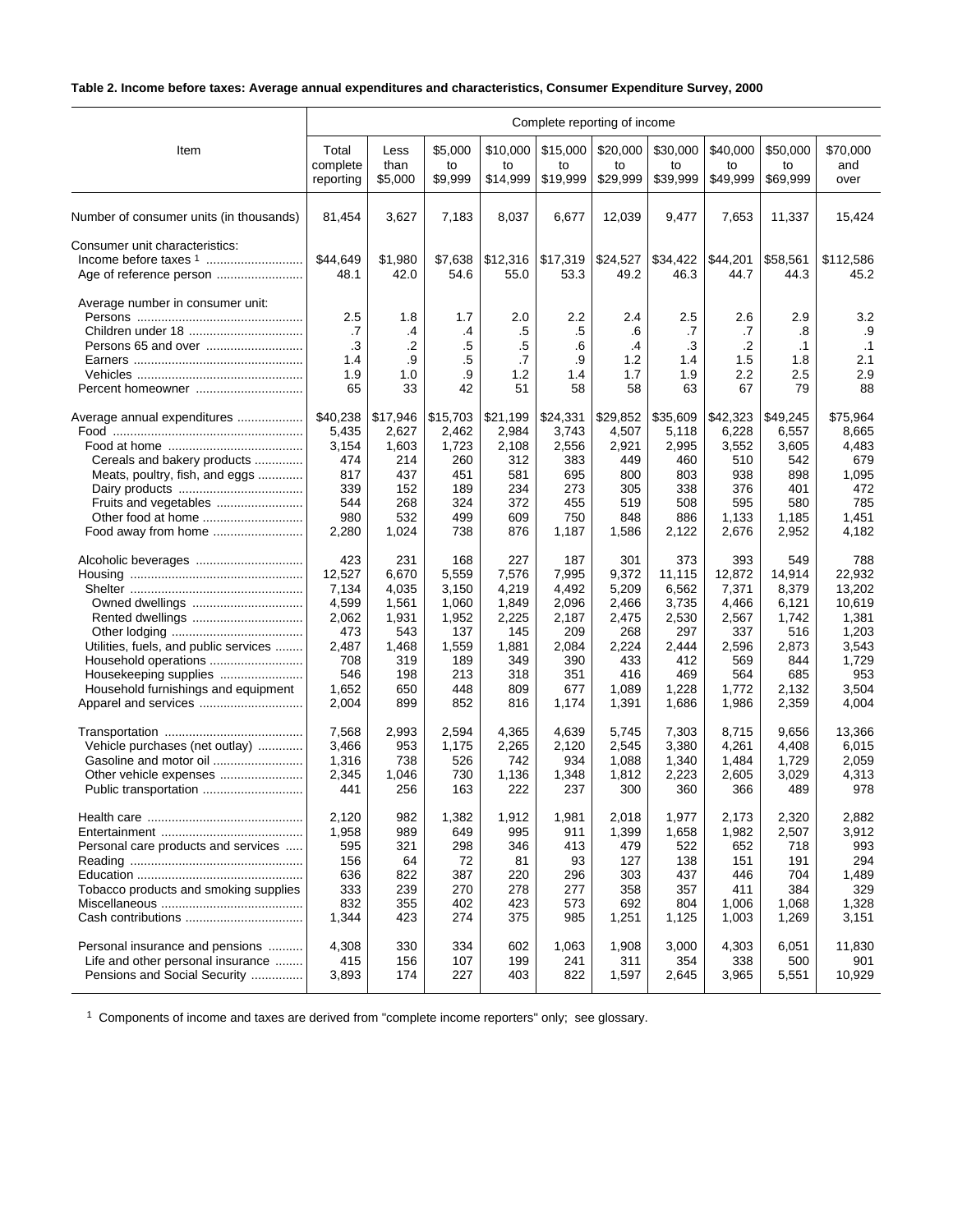# **Table 3. Age of reference person: Average annual expenditures and characteristics, Consumer Expenditure Survey, 2000**

| Item                                                      | All<br>consumer<br>units | Under<br>25      | 25-34            | 35-44            | 45-54            | 55-64            | 65 and<br>over   | 65-74            | 75 and<br>over   |
|-----------------------------------------------------------|--------------------------|------------------|------------------|------------------|------------------|------------------|------------------|------------------|------------------|
| Number of consumer units (in thousands)                   | 109,367                  | 8,306            | 18,887           | 23,983           | 21,874           | 14,161           | 22,155           | 11,538           | 10,617           |
| Consumer unit characteristics:<br>Age of reference person | \$44,649<br>48.2         | \$19,744<br>21.3 | \$45,498<br>29.8 | \$56,500<br>39.5 | \$58,889<br>49.4 | \$48,108<br>59.1 | \$25,220<br>75.0 | \$29,349<br>69.4 | \$20,563<br>81.2 |
| Average number in consumer unit:                          | 2.5                      | 1.9              | 2.9              | 3.3              | 2.7              | 2.1              | 1.7              | 1.9              | 1.5              |
|                                                           | .7                       | .4               | 1.1              | 1.3              | .6               | .2               | $\cdot$ 1        | $\cdot$ 1        | (2)              |
|                                                           | .3                       | (2)              | (2)              | (2)              | (2)              | $\cdot$ 1        | 1.3              | 1.4              | 1.3              |
|                                                           | 1.4                      | 1.3              | 1.5              | 1.7              | 1.8              | 1.4              | .4               | .6               | $\cdot$          |
|                                                           | 1.9                      | 1.1              | 1.8              | 2.2              | 2.4              | 2.2              | 1.5              | 1.8              | 1.1              |
|                                                           | 66                       | 12               | 46               | 69               | 75               | 81               | 80               | 82               | 77               |
| Average annual expenditures                               | \$38,045                 | \$22,543         | \$38,945         | \$45,149         | \$46,160         | \$39,340         | \$26,533         | \$30,782         | \$21,908         |
|                                                           | 5,158                    | 3,213            | 5,260            | 6,092            | 6,295            | 5,168            | 3,652            | 4,178            | 3,077            |
|                                                           | 3,021                    | 1,643            | 2,951            | 3,484            | 3,657            | 3,071            | 2,448            | 2,760            | 2,106            |
| Cereals and bakery products                               | 453                      | 238              | 429              | 531              | 560              | 441              | 376              | 414              | 334              |
| Meats, poultry, fish, and eggs                            | 795<br>325               | 437<br>175       | 770<br>317       | 918<br>383       | 970<br>377       | 832<br>321       | 626<br>275       | 727<br>310       | 515<br>236       |
| Fruits and vegetables                                     | 521                      | 253              | 488              | 552              | 626              | 558              | 495              | 529              | 457              |
|                                                           | 927                      | 541              | 946              | 1,101            | 1,124            | 918              | 676              | 779              | 563              |
|                                                           | 2,137                    | 1,569            | 2,309            | 2,607            | 2,638            | 2,097            | 1,205            | 1,418            | 971              |
|                                                           | 372                      | 392              | 431              | 420              | 417              | 371              | 211              | 261              | 155              |
|                                                           | 12,319                   | 7,109            | 13,050           | 15,111           | 14,179           | 12,362           | 8,759            | 9,671            | 7,766            |
|                                                           | 7,114                    | 4,574            | 7,905            | 8,930            | 8,297            | 6,587            | 4,597            | 5,114            | 4,034            |
|                                                           | 4,602                    | 634              | 4,142            | 6,433            | 5,964            | 4,780            | 3,043            | 3,619            | 2,418            |
|                                                           | 2,034                    | 3,618            | 3,514            | 2,067            | 1,614            | 1,123            | 1,140            | 952              | 1,344            |
|                                                           | 478                      | 322              | 248              | 430              | 719              | 685              | 413              | 543              | 272              |
| Utilities, fuels, and public services                     | 2,489                    | 1,248            | 2,341            | 2,810            | 2,857            | 2,756            | 2,198            | 2,438            | 1,937            |
| Household operations                                      | 684                      | 226              | 871              | 896              | 583              | 542              | 661              | 498              | 839              |
|                                                           | 482                      | 194              | 437              | 570              | 532              | 585              | 421              | 511              | 322              |
| Household furnishings and equipment                       | 1,549                    | 867              | 1,495            | 1,906            | 1,911            | 1,891            | 882              | 1,110            | 634              |
|                                                           | 1,856                    | 1,420            | 2,059            | 2,323            | 2,371            | 1,694            | 925              | 1,130            | 701              |
|                                                           | 7,417                    | 5,189            | 8,357            | 8,702            | 8,827            | 7,842            | 4,397            | 5,797            | 2,875            |
| Vehicle purchases (net outlay)                            | 3,418                    | 2,628            | 4,139            | 3,996            | 3,863            | 3,623            | 1,904            | 2,631            | 1.114            |
| Gasoline and motor oil                                    | 1,291                    | 947              | 1,341            | 1,577            | 1,592            | 1,349            | 735              | 958              | 491              |
|                                                           | 2,281                    | 1,397            | 2,482            | 2,677            | 2,868            | 2,375            | 1,374            | 1,766            | 947              |
|                                                           | 427                      | 216              | 395              | 451              | 505              | 495              | 385              | 442              | 322              |
|                                                           | 2,066                    | 504              | 1,256            | 1,774            | 2,200            | 2,508            | 3,247            | 3,163            | 3,338            |
| Entertainment                                             | 1.863                    | 1.091            | 1,876            | 2,464            | 2.231            | 1.955            | 1.069            | 1,403            | 707              |
| Personal care products and services                       | 564                      | 345              | 576              | 644              | 682              | 569              | 426              | 479              | 368              |
|                                                           | 146                      | 57               | 118              | 151              | 178              | 179              | 148              | 166              | 128              |
|                                                           | 632                      | 1,257            | 585              | 615              | 1,146            | 380              | 108              | 149              | 63               |
| Tobacco products and smoking supplies                     | 319                      | 237              | 310              | 427              | 376              | 349              | 163              | 223              | 99               |
|                                                           | 776                      | 322              | 804              | 852              | 927              | 824              | 661              | 761              | 553              |
|                                                           | 1,192                    | 189              | 648              | 1,003            | 1,537            | 1,301            | 1,828            | 2,022            | 1,618            |
| Personal insurance and pensions                           | 3,365                    | 1,216            | 3,614            | 4,570            | 4,795            | 3,838            | 939              | 1,379            | 460              |
| Life and other personal insurance                         | 399                      | 54               | 242              | 412              | 549              | 587              | 378              | 514              | 230              |
| Pensions and Social Security                              | 2,966                    | 1,162            | 3,373            | 4,158            | 4,246            | 3,252            | 561              | 865              | 231              |
|                                                           |                          |                  |                  |                  |                  |                  |                  |                  |                  |

 $1$  Components of income and taxes are derived from "complete income reporters" only; see glossary.

<sup>2</sup> Value less than 0.05.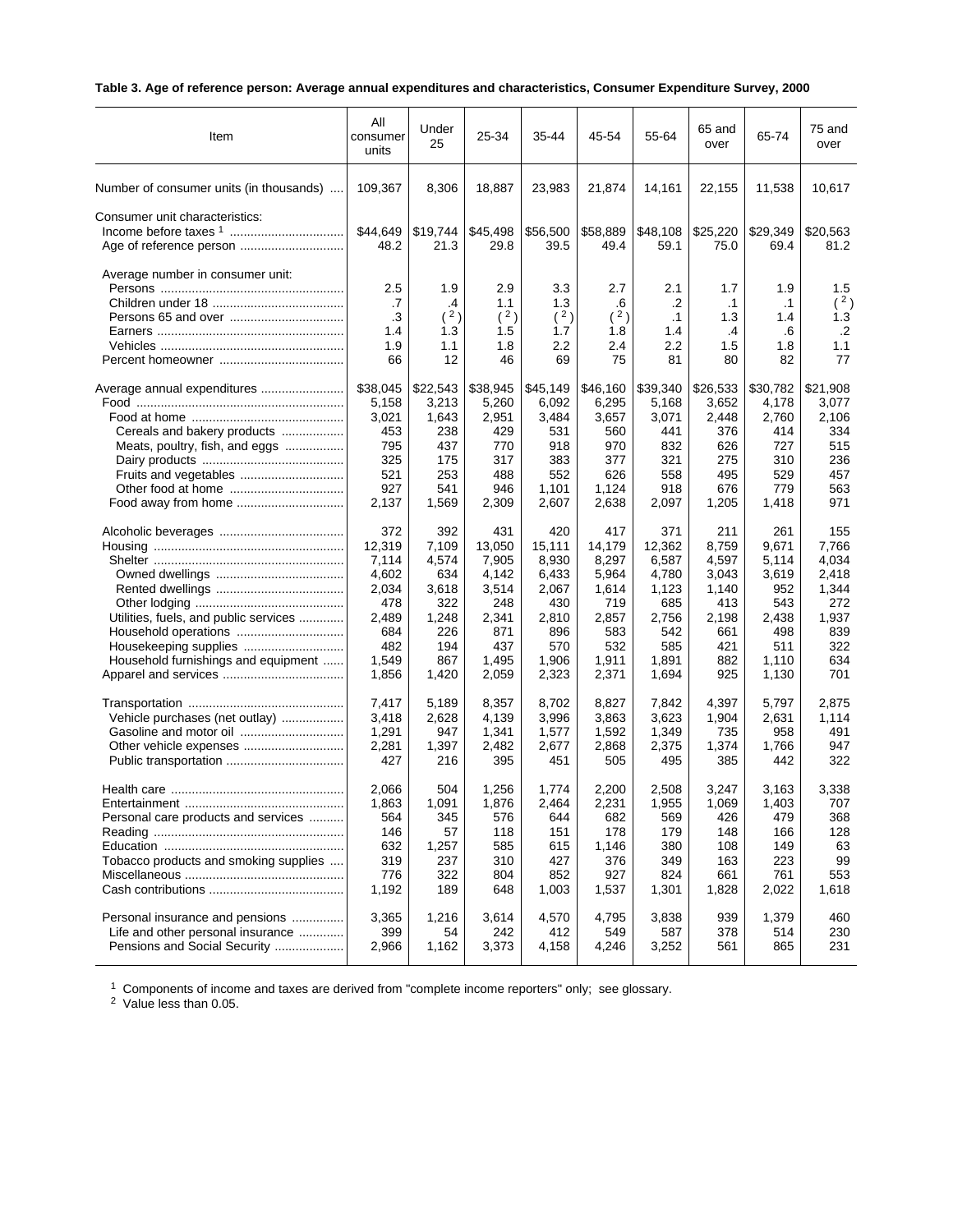#### **Table 4. Size of consumer unit: Average annual expenditures and characteristics, Consumer Expenditure Survey, 2000**

|                                                           |                                     |                                     | Two or more persons                 |                                            |                                     |                                             |                                             |  |
|-----------------------------------------------------------|-------------------------------------|-------------------------------------|-------------------------------------|--------------------------------------------|-------------------------------------|---------------------------------------------|---------------------------------------------|--|
| Item                                                      | All<br>consumer<br>units            | One<br>person                       | Total<br>two or<br>more<br>persons  | Two<br>persons                             | Three<br>persons                    | Four<br>persons                             | Five or<br>more<br>persons                  |  |
| Number of consumer units (in thousands)                   | 109,367                             | 32,323                              | 77,044                              | 33,312                                     | 16,840                              | 15,836                                      | 11,056                                      |  |
| Consumer unit characteristics:<br>Age of reference person | \$44,649<br>48.2                    | \$24,977<br>51.9                    | \$53,314<br>46.6                    | \$47,121<br>53.0                           | \$54,600<br>43.4                    | \$63,959<br>40.8                            | \$54,746<br>40.7                            |  |
| Average number in consumer unit:                          | 2.5<br>.7<br>.3<br>1.4<br>1.9<br>66 | 1.0<br>(2)<br>.3<br>.6<br>1.0<br>50 | 3.1<br>.9<br>.3<br>1.7<br>2.3<br>72 | 2.0<br>$\cdot$ 1<br>.5<br>1.2<br>2.1<br>74 | 3.0<br>.8<br>.2<br>1.8<br>2.3<br>68 | 4.0<br>1.6<br>$\cdot$ 1<br>2.0<br>2.5<br>74 | 5.6<br>2.8<br>$\cdot$ 1<br>2.3<br>2.5<br>70 |  |
|                                                           | \$38,045                            | \$23,059                            | \$44,251                            | \$38,627                                   | \$45,156                            | \$52,032                                    | \$49,100                                    |  |
|                                                           | 5,158                               | 2,825                               | 6,088                               | 5,104                                      | 6,093                               | 7,122                                       | 7,833                                       |  |
|                                                           | 3,021                               | 1,477                               | 3,634                               | 2,894                                      | 3,687                               | 4,247                                       | 5,111                                       |  |
| Cereals and bakery products                               | 453                                 | 221                                 | 546                                 | 421                                        | 550                                 | 647                                         | 805                                         |  |
| Meats, poultry, fish, and eggs                            | 795                                 | 352                                 | 971                                 | 774                                        | 1,007                               | 1,109                                       | 1,366                                       |  |
|                                                           | 325                                 | 162                                 | 389                                 | 306                                        | 395                                 | 449                                         | 566                                         |  |
| Fruits and vegetables                                     | 521                                 | 279                                 | 617                                 | 522                                        | 611                                 | 695                                         | 826                                         |  |
|                                                           | 927                                 | 462                                 | 1,111                               | 872                                        | 1,124                               | 1,346                                       | 1,549                                       |  |
|                                                           | 2,137                               | 1,348                               | 2,454                               | 2,210                                      | 2,407                               | 2,875                                       | 2,722                                       |  |
|                                                           | 372                                 | 325                                 | 390                                 | 429                                        | 411                                 | 329                                         | 318                                         |  |
|                                                           | 12,319                              | 8,189                               | 14,040                              | 12,096                                     | 14,193                              | 16,921                                      | 15,585                                      |  |
|                                                           | 7,114                               | 5,054                               | 7,979                               | 6,936                                      | 8,023                               | 9,510                                       | 8,862                                       |  |
|                                                           | 4,602                               | 2,332                               | 5,555                               | 4,535                                      | 5,338                               | 7,351                                       | 6,385                                       |  |
|                                                           | 2,034                               | 2,435                               | 1,866                               | 1,765                                      | 2,160                               | 1,665                                       | 2,009                                       |  |
|                                                           | 478                                 | 287                                 | 558                                 | 636                                        | 525                                 | 494                                         | 467                                         |  |
| Utilities, fuels, and public services                     | 2,489                               | 1,628                               | 2,850                               | 2,545                                      | 2,839                               | 3,156                                       | 3,348                                       |  |
|                                                           | 684                                 | 387                                 | 809                                 | 501                                        | 921                                 | 1,308                                       | 846                                         |  |
|                                                           | 482                                 | 224                                 | 585                                 | 515                                        | 553                                 | 663                                         | 755                                         |  |
| Household furnishings and equipment                       | 1,549                               | 895                                 | 1,818                               | 1,600                                      | 1,857                               | 2,283                                       | 1,775                                       |  |
|                                                           | 1,856                               | 1,028                               | 2,191                               | 1,679                                      | 2,259                               | 2,729                                       | 2,946                                       |  |
|                                                           | 7.417                               | 3,732                               | 8,963                               | 7,529                                      | 9,721                               | 10,711                                      | 9,629                                       |  |
| Vehicle purchases (net outlay)                            | 3,418                               | 1,456                               | 4,241                               | 3,397                                      | 4,805                               | 5,282                                       | 4,435                                       |  |
|                                                           | 1,291                               | 682                                 | 1,547                               | 1,307                                      | 1,572                               | 1,813                                       | 1,850                                       |  |
| Other vehicle expenses                                    | 2,281                               | 1,272                               | 2,704                               | 2,324                                      | 2,879                               | 3,146                                       | 2,955                                       |  |
|                                                           | 427                                 | 322                                 | 471                                 | 501                                        | 465                                 | 469                                         | 389                                         |  |
|                                                           | 2,066                               | 1,488                               | 2,307                               | 2,596                                      | 2,080                               | 2,143                                       | 2,018                                       |  |
|                                                           | 1,863                               | 1,026                               | 2,212                               | 1,821                                      | 2,192                               | 2,797                                       | 2,598                                       |  |
| Personal care products and services                       | 564                                 | 338                                 | 656                                 | 575                                        | 693                                 | 736                                         | 738                                         |  |
|                                                           | 146                                 | 113                                 | 160                                 | 173                                        | 145                                 | 168                                         | 134                                         |  |
|                                                           | 632                                 | 407                                 | 726                                 | 476                                        | 841                                 | 952                                         | 986                                         |  |
| Tobacco products and smoking supplies                     | 319                                 | 203                                 | 367                                 | 318                                        | 399                                 | 389                                         | 436                                         |  |
|                                                           | 776                                 | 561                                 | 866                                 | 855                                        | 794                                 | 990                                         | 831                                         |  |
|                                                           | 1,192                               | 1,047                               | 1,254                               | 1,497                                      | 1,144                               | 1,116                                       | 887                                         |  |
| Personal insurance and pensions                           | 3,365                               | 1,778                               | 4,031                               | 3,480                                      | 4,191                               | 4,930                                       | 4,160                                       |  |
| Life and other personal insurance                         | 399                                 | 155                                 | 501                                 | 484                                        | 480                                 | 560                                         | 499                                         |  |
| Pensions and Social Security                              | 2,966                               | 1,623                               | 3,530                               | 2,996                                      | 3,711                               | 4,370                                       | 3,661                                       |  |

 $1$  Components of income and taxes are derived from "complete income reporters" only; see glossary.

<sup>2</sup> Value less than 0.05.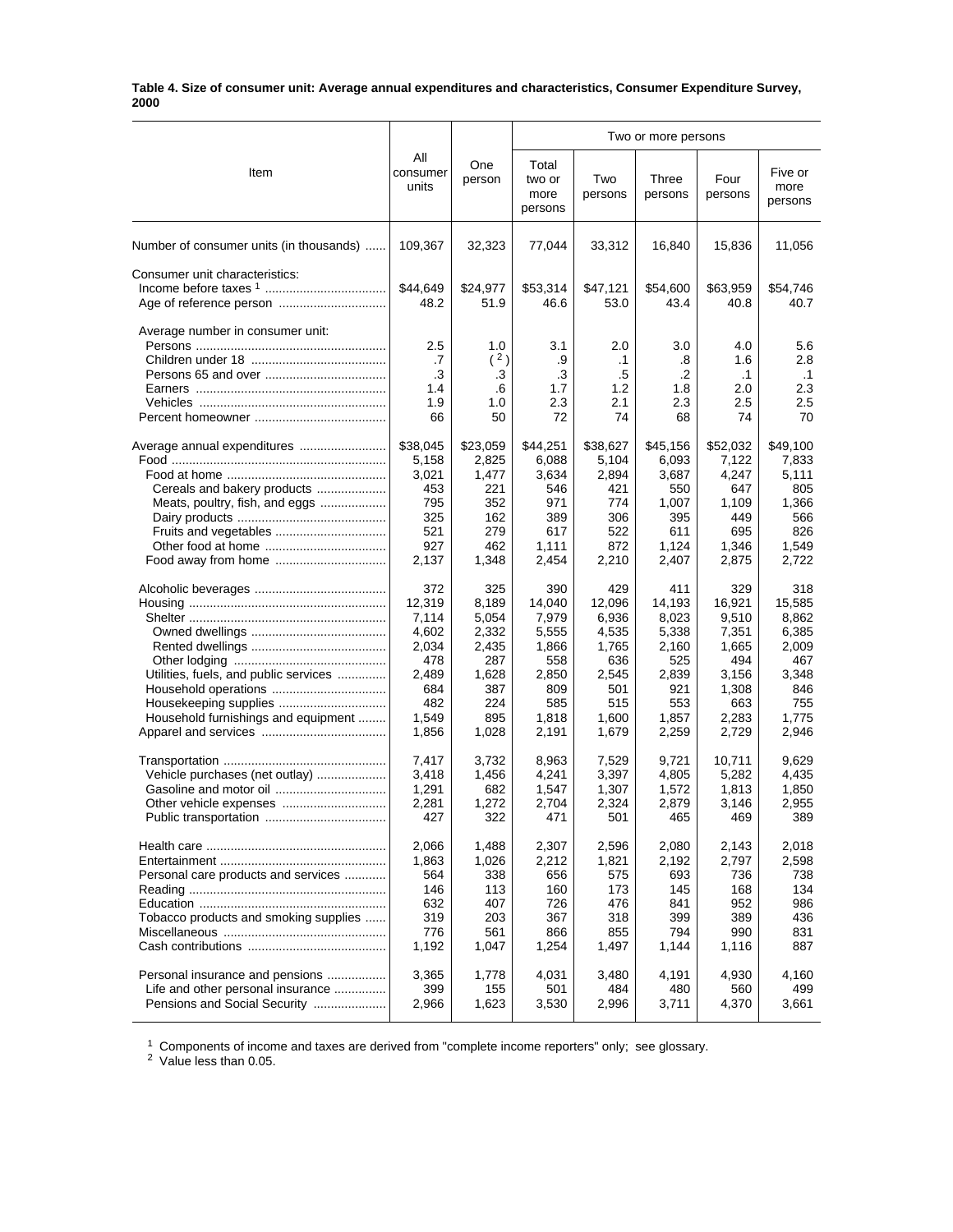# **Table 5. Composition of consumer unit: Average annual expenditures and characteristics, Consumer Expenditure Survey, 2000**

|                                                                                                      |                                                                                          |                                                                                          |                                                                                            |                                                                                             | Husband and wife consumer units                                                             |                                                                                        |                                                                                          |                                                                                        |                                                                                       |
|------------------------------------------------------------------------------------------------------|------------------------------------------------------------------------------------------|------------------------------------------------------------------------------------------|--------------------------------------------------------------------------------------------|---------------------------------------------------------------------------------------------|---------------------------------------------------------------------------------------------|----------------------------------------------------------------------------------------|------------------------------------------------------------------------------------------|----------------------------------------------------------------------------------------|---------------------------------------------------------------------------------------|
|                                                                                                      |                                                                                          |                                                                                          |                                                                                            |                                                                                             | Husband and wife with children                                                              |                                                                                        |                                                                                          | One                                                                                    | Single                                                                                |
| Item                                                                                                 | Total<br>husband<br>and wife<br>consumer<br>units                                        | Husband<br>and wife<br>only                                                              | Total<br>husband<br>and wife<br>with<br>children                                           | Oldest<br>child<br>under 6                                                                  | Oldest<br>child<br>6 to 17                                                                  | Oldest<br>child 18<br>or over                                                          | Other<br>husband<br>and wife<br>consumer<br>units                                        | parent,<br>at least<br>one child<br>under 18                                           | person<br>and other<br>consumer<br>units                                              |
| Number of consumer units (in thousands)                                                              | 56,287                                                                                   | 22,805                                                                                   | 28,777                                                                                     | 5,291                                                                                       | 15,396                                                                                      | 8,090                                                                                  | 4,705                                                                                    | 6,132                                                                                  | 46,948                                                                                |
| Consumer unit characteristics:                                                                       | \$60,588<br>48.2                                                                         | \$53,232<br>56.7                                                                         | \$66,913<br>41.5                                                                           | \$62,928<br>32.2                                                                            | \$69,472<br>39.6                                                                            | \$64,725<br>51.2                                                                       | \$56,796<br>47.9                                                                         | \$25,095<br>36.6                                                                       | \$28,969<br>49.6                                                                      |
| Average number in consumer unit:                                                                     | 3.2<br>.9<br>.3<br>1.7<br>2.6<br>81                                                      | 2.0<br>n.a.<br>.6<br>1.2<br>2.4<br>85                                                    | 3.9<br>1.6<br>$\cdot$ 1<br>2.0<br>2.7<br>79                                                | 3.5<br>1.5<br>(2)<br>1.7<br>2.2<br>68                                                       | 4.1<br>2.1<br>(2)<br>1.9<br>2.6<br>79                                                       | 3.8<br>.6<br>$\cdot$<br>2.6<br>3.2<br>87                                               | 4.9<br>1.5<br>.5<br>2.4<br>2.8<br>78                                                     | 2.9<br>1.8<br>(2)<br>1.0<br>1.1<br>37                                                  | 1.6<br>.2<br>$\cdot$ 3<br>1.0<br>1.3<br>51                                            |
| Average annual expenditures<br>Cereals and bakery products<br>Meats, poultry, fish, and eggs         | \$48,619<br>6,575<br>3,892<br>590<br>1,018<br>420<br>665<br>1,199<br>2,683               | \$42,196<br>5,575<br>3,155<br>456<br>846<br>335<br>578<br>940<br>2,420                   | \$53,586<br>7,251<br>4,357<br>680<br>1,113<br>481<br>710<br>1,373<br>2,894                 | \$50,756<br>5,817<br>3,659<br>542<br>819<br>415<br>619<br>1,265<br>2,158                    | \$54,170<br>7,508<br>4,458<br>702<br>1,155<br>497<br>717<br>1,388<br>3,050                  | \$54,550<br>7,858<br>4,724<br>749<br>1,271<br>505<br>771<br>1,428<br>3,134             | \$49,646<br>7,506<br>4,815<br>723<br>1,333<br>474<br>839<br>1,446<br>2,692               | \$28,923<br>4,255<br>2,647<br>388<br>754<br>279<br>408<br>818<br>1,608                 | \$26,524<br>3,557<br>2,010<br>295<br>529<br>214<br>361<br>610<br>1,547                |
| Utilities, fuels, and public services<br>Household furnishings and equipment<br>Apparel and services | 420<br>15,204<br>8,536<br>6,505<br>1,355<br>675<br>3,006<br>911<br>647<br>2,103<br>2,312 | 461<br>12,832<br>7,153<br>5,234<br>1,121<br>798<br>2,689<br>533<br>573<br>1,884<br>1,725 | 396<br>17,132<br>9,693<br>7,587<br>1,502<br>604<br>3,180<br>1,221<br>703<br>2,336<br>2,749 | 375<br>18,702<br>10,398<br>7,864<br>2,162<br>372<br>2,804<br>2,380<br>618<br>2,502<br>2,590 | 365<br>17,433<br>10,035<br>7,937<br>1,543<br>556<br>3,193<br>1,183<br>724<br>2,297<br>2,838 | 477<br>15,537<br>8,581<br>6,743<br>993<br>845<br>3,401<br>534<br>730<br>2,291<br>2,698 | 362<br>14,891<br>8,155<br>6,050<br>1,590<br>516<br>3,485<br>850<br>669<br>1,732<br>2,552 | 187<br>10,732<br>6,331<br>2,797<br>3,315<br>219<br>2,335<br>786<br>368<br>912<br>1,921 | 338<br>9,062<br>5,512<br>2,556<br>2,681<br>275<br>1,889<br>399<br>297<br>965<br>1,294 |
| Vehicle purchases (net outlay)                                                                       | 9,910<br>4,709<br>1,697<br>2,984<br>520                                                  | 8,309<br>3,824<br>1,411<br>2,493<br>581                                                  | 11,088<br>5,365<br>1,879<br>3,352<br>491                                                   | 10,745<br>5,594<br>1,594<br>3,150<br>407                                                    | 10,644<br>5,102<br>1,866<br>3,192<br>485                                                    | 12,158<br>5,716<br>2,092<br>3,793<br>558                                               | 10,470<br>4.989<br>1,966<br>3,112<br>403                                                 | 5,017<br>2,338<br>894<br>1,518<br>267                                                  | 4,742<br>2,011<br>857<br>1,539<br>335                                                 |
| Personal care products and services<br>Tobacco products and smoking supplies                         | 2,640<br>2,454<br>700<br>182<br>811<br>343<br>908<br>1,512                               | 3,044<br>1,968<br>611<br>197<br>447<br>286<br>878<br>1,915                               | 2,306<br>2,864<br>769<br>176<br>1,126<br>358<br>893<br>1,220                               | 1,897<br>2,191<br>649<br>174<br>420<br>275<br>687<br>848                                    | 2,251<br>3,250<br>774<br>174<br>1,032<br>336<br>960<br>1,270                                | 2,681<br>2,586<br>845<br>181<br>1,769<br>455<br>909<br>1,370                           | 2,727<br>2,304<br>723<br>141<br>651<br>533<br>1,140<br>1,339                             | 1,014<br>1,433<br>569<br>76<br>395<br>299<br>784<br>407                                | 1,514<br>1,211<br>397<br>114<br>448<br>292<br>616<br>912                              |
| Personal insurance and pensions<br>Life and other personal insurance<br>Pensions and Social Security | 4,648<br>608<br>4,039                                                                    | 3,949<br>613<br>3,335                                                                    | 5,257<br>601<br>4,656                                                                      | 5,388<br>482<br>4,906                                                                       | 5,334<br>590<br>4,744                                                                       | 5,027<br>702<br>4,325                                                                  | 4,308<br>629<br>3,679                                                                    | 1,834<br>150<br>1,683                                                                  | 2,027<br>179<br>1,848                                                                 |

 $1$  Components of income and taxes are derived from "complete income reporters" only; see glossary.

<sup>2</sup> Value less than 0.05.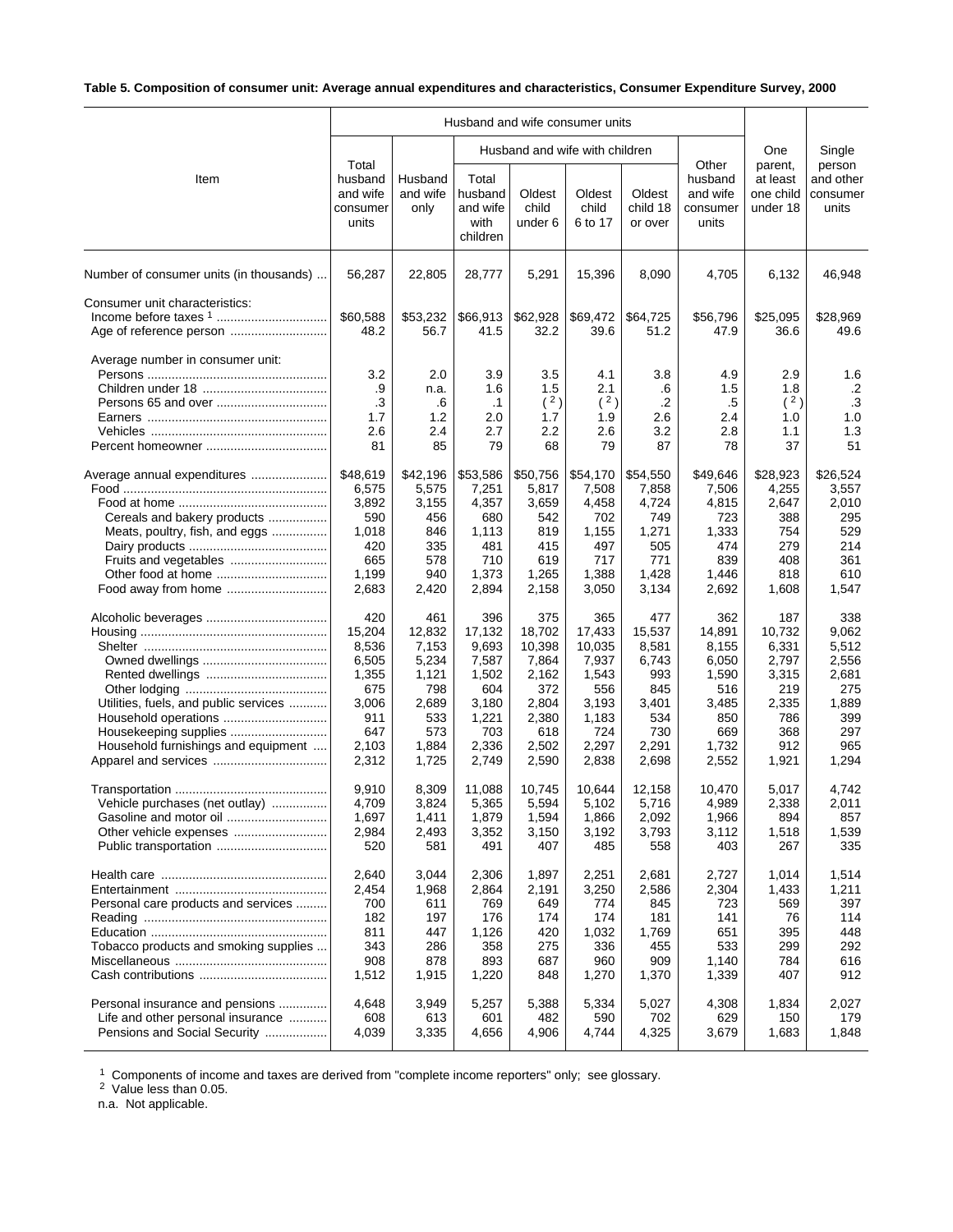#### **Table 6. Number of earners in consumer unit: Average annual expenditures and characteristics, Consumer Expenditure Survey, 2000**

|                                         | All               |            | Single consumers |              |               | Consumer units of two or more persons |                  |
|-----------------------------------------|-------------------|------------|------------------|--------------|---------------|---------------------------------------|------------------|
| Item                                    | consumer<br>units | No earner  | One<br>earner    | No earner    | One<br>earner | Two<br>earners                        | Three or<br>more |
| Number of consumer units (in thousands) | 109,367           | 12,527     | 19,796           | 9,430        | 20,782        | 36,285                                | 10,546           |
| Consumer unit characteristics:          |                   |            |                  |              |               |                                       |                  |
|                                         | \$44,649          | \$13,847   | \$31,246         | \$22,208     | \$42,133      | \$62,951                              | \$68,931         |
|                                         | 48.2              | 68.8       | 41.2             | 65.4         | 46.4          | 42.1                                  | 45.7             |
| Average number in consumer unit:        | 2.5               | 1.0        | 1.0              | 2.3          | 3.0           | 3.1                                   | 4.4              |
|                                         | .7                | n.a.       | n.a.             | .3           | 1.1           | 1.0                                   | 1.2              |
|                                         | .3                | .7         | $\cdot$ 1        | 1.3          | .3            | $\cdot$ 1                             | $\cdot$ 1        |
|                                         | 1.4               | n.a.       | 1.0              | n.a.         | 1.0           | 2.0                                   | 3.3              |
|                                         | 1.9               | .8         | 1.2              | 1.7          | 1.9           | 2.4                                   | 3.2              |
|                                         | 66                | 62         | 43               | 77           | 65            | 73                                    | 79               |
| Average annual expenditures             | \$38,045          | \$17,273   | \$26,657         | \$27,644     | \$37,924      | \$48,923                              | \$55,810         |
|                                         | 5,158             | 2,184      | 3,201            | 4,340        | 5,328         | 6,430                                 | 8,151            |
|                                         | 3,021             | 1,507      | 1,460            | 2,956        | 3,379         | 3,640                                 | 4,825            |
| Cereals and bakery products             | 453               | 237        | 211              | 444          | 514           | 541                                   | 731              |
| Meats, poultry, fish, and eggs          | 795               | 366        | 344              | 790          | 907           | 965                                   | 1,311            |
|                                         | 325               | 170        | 158              | 328          | 365           | 392                                   | 490              |
|                                         | 521               | 305        | 265              | 571          | 579           | 601                                   | 801              |
|                                         | 927               | 429        | 482              | 823          | 1,015         | 1,141                                 | 1,493            |
| Food away from home                     | 2,137             | 678        | 1,741            | 1,385        | 1,949         | 2,790                                 | 3,326            |
|                                         | 372               | 173        | 415              | 242          | 274           | 458                                   | 535              |
|                                         | 12,319            | 6,835      | 9,041            | 8,981        | 12,840        | 15,570                                | 15,691           |
|                                         | 7,114             | 3,793      | 5,851            | 4,495        | 7,344         | 9,007                                 | 8,808            |
|                                         | 4,602             | 1,895      | 2,609            | 2,876        | 4,732         | 6,436                                 | 6,540            |
|                                         | 2,034             | 1,705      | 2,897            | 1,140        | 2,121         | 1,981                                 | 1,617            |
|                                         | 478               | 194        | 345              | 478          | 491           | 590                                   | 651              |
| Utilities, fuels, and public services   | 2,489             | 1,621      | 1,633            | 2,369        | 2,702         | 2,899                                 | 3,402            |
|                                         | 684               | 607        | 249              | 438          | 702           | 1,030                                 | 588              |
| Housekeeping supplies                   | 482               | 220        | 227              | 495          | 534           | 609                                   | 691              |
| Household furnishings and equipment     | 1,549             | 593        | 1,082            | 1,184        | 1,558         | 2,025                                 | 2,201            |
|                                         | 1,856             | 612        | 1,275            | 952          | 1,922         | 2,456                                 | 2,981            |
|                                         |                   |            |                  |              |               |                                       | 12,716           |
| Vehicle purchases (net outlay)          | 7,417             | 2,178      | 4,715            | 4,980        | 7,148         | 9,948                                 |                  |
|                                         | 3,418             | 806        | 1,868            | 2,240        | 3,291         | 4,727                                 | 6,234            |
| Gasoline and motor oil                  | 1,291             | 403        | 859              | 880          | 1,292         | 1,680                                 | 2,187            |
|                                         | 2,281<br>427      | 731<br>238 | 1,614<br>374     | 1,488<br>372 | 2,178<br>388  | 3,015<br>526                          | 3,764<br>531     |
|                                         | 2,066             | 2,172      | 1,056            | 3,413        | 2,136         | 2,129                                 | 2,273            |
|                                         | 1,863             | 663        | 1,253            | 1,145        | 1,958         | 2,498                                 | 2,697            |
| Personal care products and services     | 564               | 277        | 375              | 478          | 572           | 700                                   | 837              |
|                                         | 146               | 96         | 124              | 141          | 139           | 176                                   | 168              |
|                                         | 632               | 163        | 561              | 121          | 640           | 755                                   | 1,337            |
| Tobacco products and smoking supplies   | 319               | 166        | 226              | 228          | 335           | 383                                   | 503              |
|                                         | 776               | 409        | 656              | 611          | 741           | 963                                   | 1,005            |
|                                         | 1,192             | 1,189      | 956              | 1,606        | 1,096         | 1,225                                 | 1,347            |
| Personal insurance and pensions         | 3,365             | 156        | 2,803            | 406          | 2,795         | 5,233                                 | 5,571            |
| Life and other personal insurance       | 399               | 135        | 167              | 380          | 488           | 502                                   | 632              |
| Pensions and Social Security            | 2,966             | $^{2}21$   | 2,636            | $^{2}26$     | 2,307         | 4,732                                 | 4,939            |
|                                         |                   |            |                  |              |               |                                       |                  |

 $1$  Components of income and taxes are derived from "complete income reporters" only; see glossary.

 $2$  Data are likely to have large sampling errors.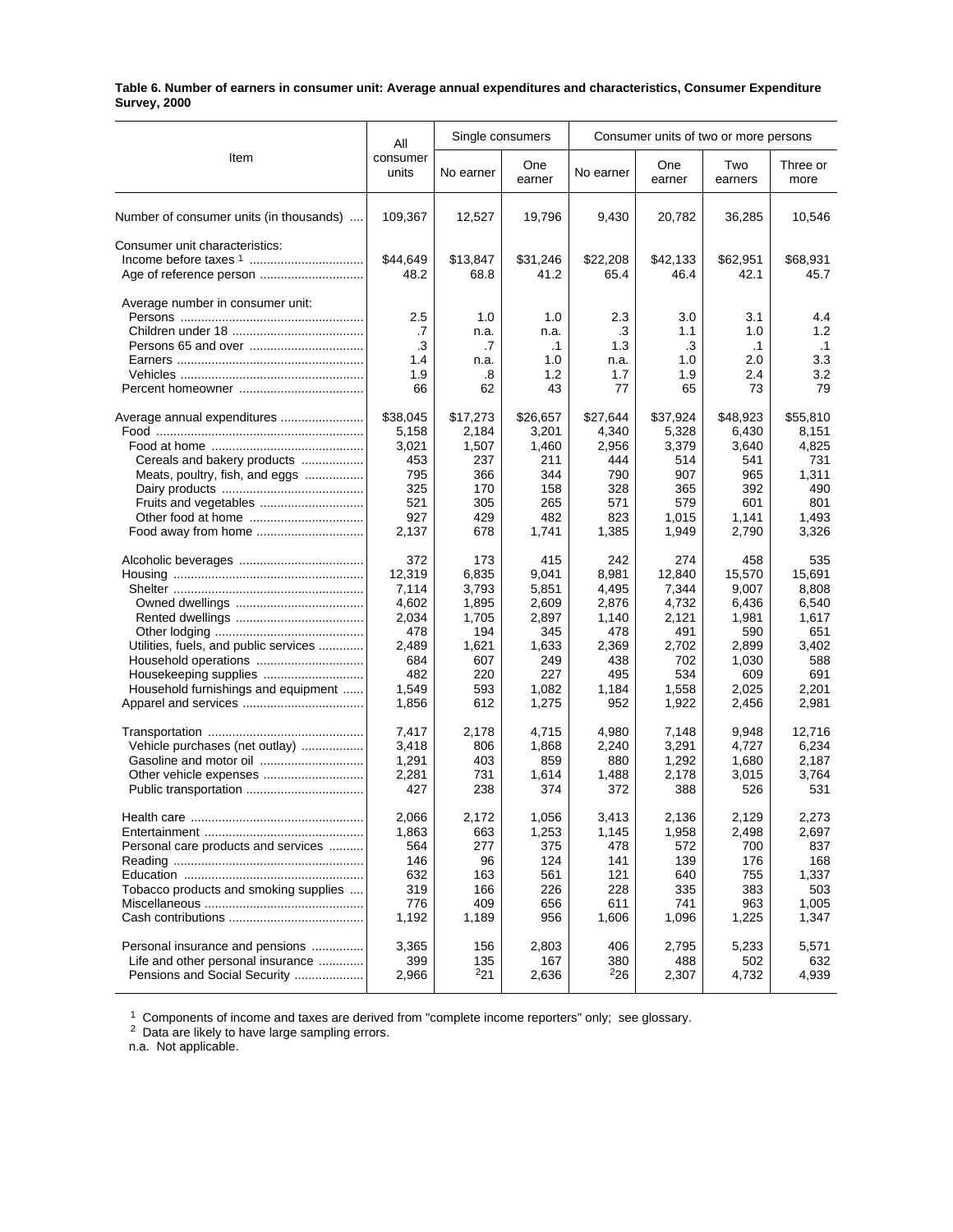#### **Table 7. Housing tenure, type of area, race of reference person, and Hispanic origin of reference person: Average annual expenditures and characteristics, Consumer Expenditure Survey, 2000**

|                                         | All                                 | Housing tenure                       |                                       | Type of area                        |                                          | Race of reference<br>person         |                                     | Hispanic origin of<br>reference person |                                            |
|-----------------------------------------|-------------------------------------|--------------------------------------|---------------------------------------|-------------------------------------|------------------------------------------|-------------------------------------|-------------------------------------|----------------------------------------|--------------------------------------------|
| Item                                    | consumer<br>units                   | Homeowner                            | Renter                                | Urban                               | Rural                                    | White<br>and<br>other               | <b>Black</b>                        | Hispanic                               | Non-<br>Hispanic                           |
| Number of consumer units (in thousands) | 109,367                             | 71,834                               | 37,532                                | 95,627                              | 13,740                                   | 96,137                              | 13,230                              | 9,473                                  | 99,894                                     |
| Consumer unit characteristics:          | \$44,649<br>48.2                    | \$53,447<br>52.3                     | \$28,448<br>40.3                      | \$45,877<br>47.8                    | \$35,941<br>51.0                         | \$46,260<br>48.5                    | \$32,657<br>45.4                    | \$34,891<br>42.8                       | \$45,669<br>48.7                           |
| Average number in consumer unit:        | 2.5<br>.7<br>.3<br>1.4<br>1.9<br>66 | 2.6<br>.7<br>.4<br>1.4<br>2.3<br>100 | 2.3<br>.7<br>.2<br>1.2<br>1.2<br>n.a. | 2.5<br>.7<br>.3<br>1.4<br>1.9<br>63 | 2.5<br>.6<br>$\cdot$<br>1.3<br>2.4<br>83 | 2.5<br>.6<br>.3<br>1.4<br>2.0<br>68 | 2.7<br>.9<br>.2<br>1.3<br>1.3<br>46 | 3.4<br>1.2<br>.2<br>1.6<br>1.6<br>47   | 2.4<br>.6<br>$\cdot$ 3<br>1.3<br>2.0<br>68 |
| Average annual expenditures             | \$38,045                            | \$43,603                             | \$27,406                              | \$38,942                            | \$31,831                                 | \$39,406                            | \$28,152                            | \$32,735                               | \$38,549                                   |
|                                         | 5,158                               | 5,698                                | 4,124                                 | 5,254                               | 4,500                                    | 5,304                               | 4,095                               | 5,362                                  | 5,139                                      |
|                                         | 3,021                               | 3,326                                | 2,436                                 | 3,054                               | 2,797                                    | 3,066                               | 2,691                               | 3,496                                  | 2,977                                      |
| Cereals and bakery products             | 453                                 | 503                                  | 358                                   | 459                                 | 418                                      | 462                                 | 393                                 | 491                                    | 450                                        |
| Meats, poultry, fish, and eggs          | 795                                 | 856                                  | 679                                   | 804                                 | 734                                      | 780                                 | 909                                 | 1,036                                  | 773                                        |
|                                         | 325                                 | 364                                  | 250                                   | 326                                 | 316                                      | 336                                 | 245                                 | 359                                    | 321                                        |
| Fruits and vegetables                   | 521                                 | 569                                  | 428                                   | 534                                 | 431                                      | 530                                 | 454                                 | 670                                    | 507                                        |
| Other food at home                      | 927                                 | 1,034                                | 722                                   | 931                                 | 898                                      | 959                                 | 691                                 | 940                                    | 926                                        |
| Food away from home                     | 2,137                               | 2,371                                | 1,688                                 | 2,200                               | 1,703                                    | 2,238                               | 1,404                               | 1,865                                  | 2,162                                      |
|                                         | 372                                 | 393                                  | 331                                   | 390                                 | 247                                      | 394                                 | 211                                 | 285                                    | 380                                        |
|                                         | 12,319                              | 13,874                               | 9,341                                 | 12,828                              | 8,775                                    | 12,651                              | 9,906                               | 10,850                                 | 12,458                                     |
|                                         | 7,114                               | 7,627                                | 6,133                                 | 7,521                               | 4,282                                    | 7,312                               | 5,678                               | 6,437                                  | 7,178                                      |
|                                         | 4,602                               | 6,976                                | 59                                    | 4,790                               | 3,294                                    | 4,877                               | 2,607                               | 2,949                                  | 4,759                                      |
|                                         | 2,034                               | 47                                   | 5,836                                 | 2,226                               | 701                                      | 1,923                               | 2,843                               | 3,307                                  | 1,913                                      |
|                                         | 478                                 | 603                                  | 238                                   | 505                                 | 287                                      | 512                                 | 227                                 | 181                                    | 506                                        |
| Utilities, fuels, and public services   | 2,489                               | 2,917                                | 1,669                                 | 2,494                               | 2,453                                    | 2,478                               | 2,571                               | 2,170                                  | 2,519                                      |
| Household operations                    | 684                                 | 852                                  | 364                                   | 722                                 | 424                                      | 714                                 | 468                                 | 465                                    | 705                                        |
|                                         | 482                                 | 579                                  | 297                                   | 488                                 | 443                                      | 507                                 | 303                                 | 474                                    | 483                                        |
| Household furnishings and equipment     | 1,549                               | 1,899                                | 878                                   | 1,603                               | 1,173                                    | 1,640                               | 887                                 | 1,303                                  | 1,572                                      |
|                                         | 1,856                               | 2,052                                | 1,482                                 | 1,931                               | 1,343                                    | 1,878                               | 1,695                               | 2,076                                  | 1,836                                      |
|                                         | 7,417                               | 8,530                                | 5,289                                 | 7,410                               | 7,467                                    | 7,721                               | 5,214                               | 6,719                                  | 7,484                                      |
| Vehicle purchases (net outlay)          | 3,418                               | 3,916                                | 2,465                                 | 3,370                               | 3,751                                    | 3,574                               | 2,285                               | 3,146                                  | 3,444                                      |
|                                         | 1,291                               | 1,475                                | 939                                   | 1,260                               | 1,507                                    | 1,337                               | 956                                 | 1,244                                  | 1,296                                      |
| Other vehicle expenses                  | 2,281                               | 2,653                                | 1,570                                 | 2,323                               | 1,992                                    | 2,361                               | 1,705                               | 1,945                                  | 2,313                                      |
| Public transportation                   | 427                                 | 485                                  | 314                                   | 457                                 | 216                                      | 448                                 | 268                                 | 385                                    | 431                                        |
|                                         | 2,066                               | 2,561                                | 1,117                                 | 2,028                               | 2,328                                    | 2,198                               | 1,107                               | 1,243                                  | 2,144                                      |
|                                         | 1,863                               | 2,229                                | 1,163                                 | 1,872                               | 1,802                                    | 1,980                               | 1,014                               | 1,186                                  | 1,928                                      |
| Personal care products and services     | 564                                 | 628                                  | 441                                   | 584                                 | 426                                      | 555                                 | 627                                 | 564                                    | 564                                        |
|                                         | 146                                 | 173                                  | 95                                    | 153                                 | 101                                      | 157                                 | 72                                  | 59                                     | 155                                        |
|                                         | 632                                 | 645                                  | 607                                   | 679                                 | 302                                      | 666                                 | 383                                 | 363                                    | 657                                        |
| Tobacco products and smoking supplies   | 319                                 | 311                                  | 334                                   | 310                                 | 378                                      | 329                                 | 243                                 | 173                                    | 332                                        |
|                                         | 776                                 | 917                                  | 505                                   | 786                                 | 704                                      | 804                                 | 572                                 | 602                                    | 792                                        |
|                                         | 1,192                               | 1,505                                | 593                                   | 1,249                               | 802                                      | 1,260                               | 700                                 | 645                                    | 1,244                                      |
| Personal insurance and pensions         | 3,365                               | 4,087                                | 1,983                                 | 3,467                               | 2,655                                    | 3,510                               | 2,313                               | 2,608                                  | 3,437                                      |
| Life and other personal insurance       | 399                                 | 527                                  | 153                                   | 403                                 | 371                                      | 404                                 | 358                                 | 189                                    | 419                                        |
| Pensions and Social Security            | 2,966                               | 3,560                                | 1,830                                 | 3,064                               | 2,284                                    | 3,105                               | 1,955                               | 2,420                                  | 3,018                                      |

 $1$  Components of income and taxes are derived from "complete income reporters" only; see glossary.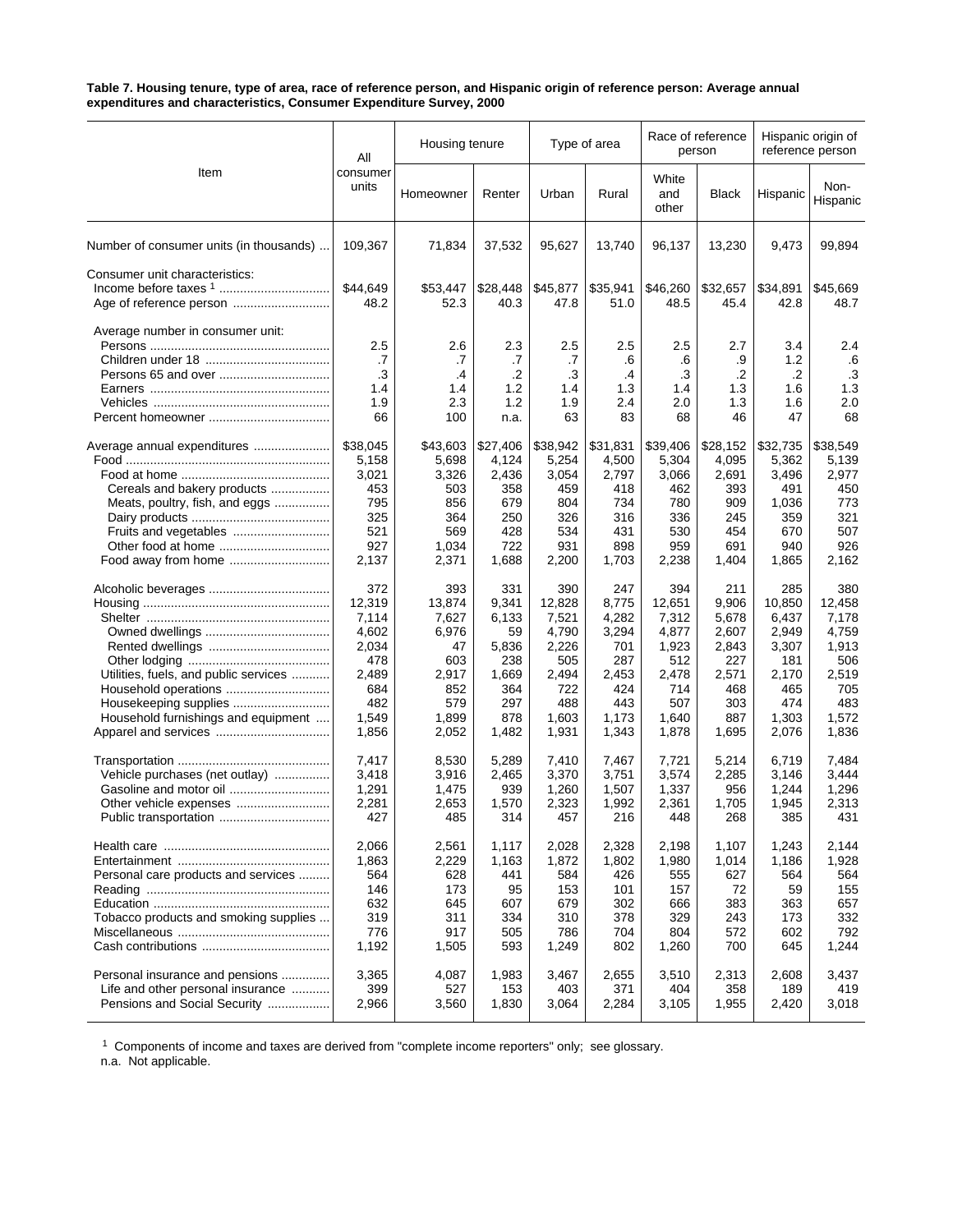# **Table 8. Region of residence: Average annual expenditures and characteristics, Consumer Expenditure Survey, 2000**

| Item                                    | All<br>consumer<br>units            | Northeast                           | Midwest                             | South                               | West                                |
|-----------------------------------------|-------------------------------------|-------------------------------------|-------------------------------------|-------------------------------------|-------------------------------------|
| Number of consumer units (in thousands) | 109,367                             | 20,994                              | 25,717                              | 38,245                              | 24,410                              |
| Consumer unit characteristics:          | \$44,649<br>48.2                    | \$47,439<br>49.5                    | \$44,377<br>48.4                    | \$41,984<br>48.3                    | \$46,670<br>46.6                    |
| Average number in consumer unit:        | 2.5<br>.7<br>.3<br>1.4<br>1.9<br>66 | 2.5<br>.6<br>.3<br>1.3<br>1.6<br>62 | 2.5<br>.7<br>.3<br>1.4<br>2.2<br>70 | 2.5<br>.7<br>.3<br>1.3<br>1.9<br>68 | 2.6<br>.7<br>.3<br>1.4<br>2.0<br>60 |
|                                         | \$38,045                            | \$38,902                            | \$39,213                            | \$34,707                            | \$41,328                            |
|                                         | 5,158                               | 5,377                               | 5,255                               | 4,724                               | 5,554                               |
|                                         | 3,021                               | 3,202                               | 2,933                               | 2,823                               | 3,269                               |
|                                         | 453                                 | 491                                 | 444                                 | 422                                 | 480                                 |
| Meats, poultry, fish, and eggs          | 795                                 | 883                                 | 721                                 | 779                                 | 821                                 |
|                                         | 325                                 | 354                                 | 330                                 | 286                                 | 356                                 |
|                                         | 521                                 | 579                                 | 482                                 | 470                                 | 592                                 |
|                                         | 927                                 | 895                                 | 957                                 | 867                                 | 1,021                               |
|                                         | 2,137                               | 2,175                               | 2,322                               | 1,901                               | 2,285                               |
|                                         | 372                                 | 390                                 | 388                                 | 304                                 | 449                                 |
|                                         | 12,319                              | 13,505                              | 11,961                              | 10,855                              | 13,972                              |
|                                         | 7,114                               | 8,222                               | 6,633                               | 5,839                               | 8,667                               |
|                                         | 4,602                               | 5,229                               | 4,599                               | 3,803                               | 5,320                               |
|                                         | 2,034                               | 2,434                               | 1,531                               | 1,643                               | 2,832                               |
|                                         | 478                                 | 559                                 | 503                                 | 393                                 | 515                                 |
| Utilities, fuels, and public services   | 2,489                               | 2,570                               | 2,513                               | 2,596                               | 2,226                               |
|                                         | 684                                 | 643                                 | 670                                 | 645                                 | 796                                 |
|                                         | 482                                 | 530                                 | 514                                 | 440                                 | 472                                 |
| Household furnishings and equipment     | 1,549                               | 1,540                               | 1,631                               | 1,334                               | 1,811                               |
|                                         | 1,856                               | 2,115                               | 1,917                               | 1,617                               | 1,945                               |
|                                         | 7,417                               | 6,664                               | 7,841                               | 7,211                               | 7,943                               |
|                                         | 3,418                               | 2,719                               | 3,759                               | 3,566                               | 3,430                               |
|                                         | 1,291                               | 1,094                               | 1,352                               | 1,290                               | 1,400                               |
|                                         | 2,281                               | 2,251                               | 2,327                               | 2,073                               | 2,586                               |
|                                         | 427                                 | 600                                 | 403                                 | 283                                 | 527                                 |
|                                         | 2,066                               | 1,862                               | 2,172                               | 2.147                               | 2,001                               |
|                                         | 1,863                               | 1,915                               | 2,040                               | 1,617                               | 2,021                               |
| Personal care products and services     | 564                                 | 578                                 | 544                                 | 550                                 | 594                                 |
|                                         | 146                                 | 172                                 | 164                                 | 114                                 | 158                                 |
|                                         | 632                                 | 823                                 | 667                                 | 477                                 | 674                                 |
| Tobacco products and smoking supplies   | 319                                 | 326                                 | 360                                 | 334                                 | 245                                 |
|                                         | 776                                 | 738                                 | 798                                 | 729                                 | 859                                 |
|                                         | 1,192                               | 1,064                               | 1,615                               | 953                                 | 1,233                               |
| Personal insurance and pensions         | 3,365                               | 3,371                               | 3,490                               | 3,077                               | 3,679                               |
| Life and other personal insurance       | 399                                 | 423                                 | 429                                 | 407                                 | 333                                 |
|                                         | 2,966                               | 2,948                               | 3,061                               | 2,670                               | 3,346                               |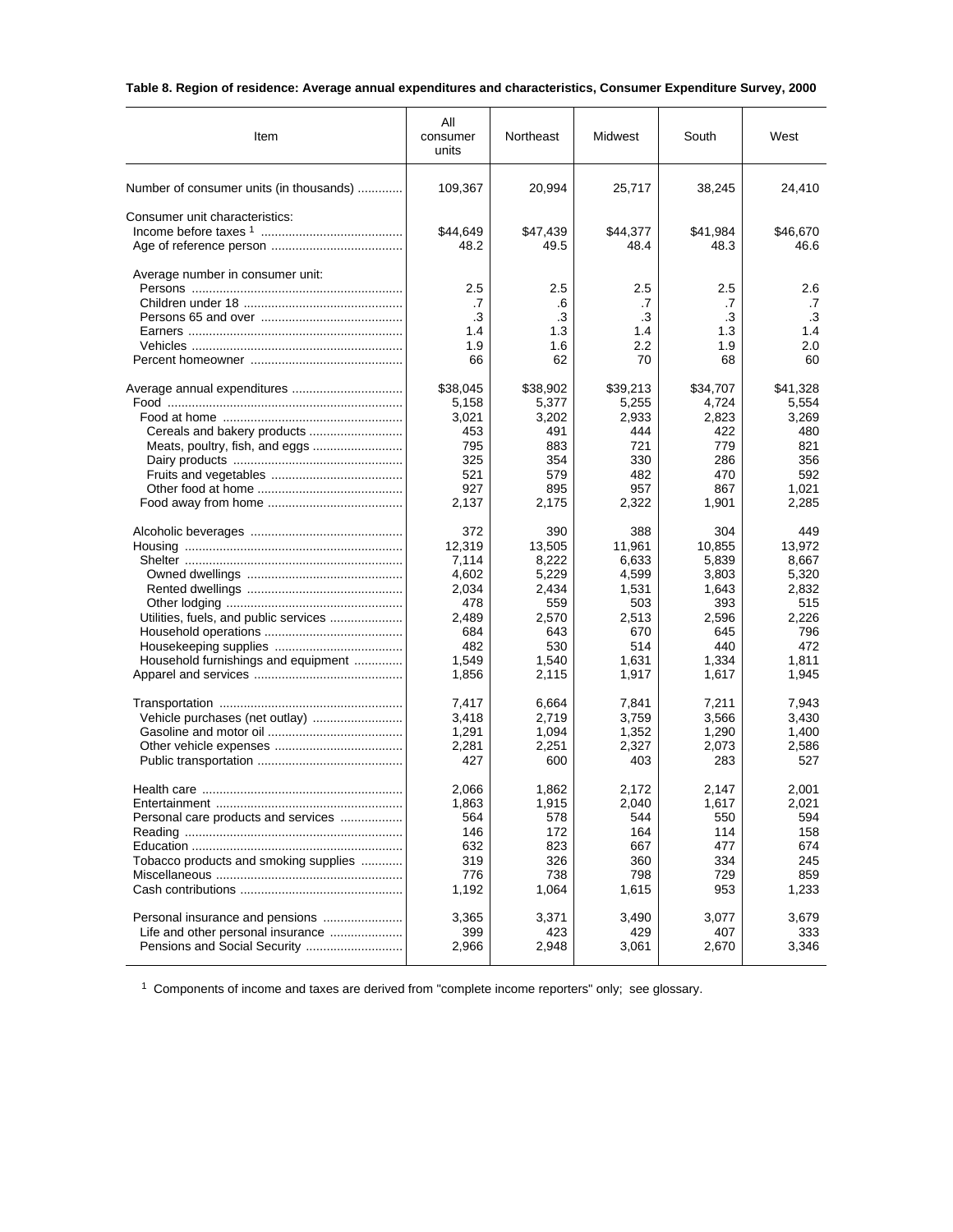# **Table 9. Occupation of reference person: Average annual expenditures and characteristics, Consumer Expenditure Survey, 2000**

|                                                                                                                                                                                                      |                                                                          | Wage and salary earners                                                |                                                                           |                                                                        |                                                                        |                                                                        |                                                                        |                                                                        |                                                                        |
|------------------------------------------------------------------------------------------------------------------------------------------------------------------------------------------------------|--------------------------------------------------------------------------|------------------------------------------------------------------------|---------------------------------------------------------------------------|------------------------------------------------------------------------|------------------------------------------------------------------------|------------------------------------------------------------------------|------------------------------------------------------------------------|------------------------------------------------------------------------|------------------------------------------------------------------------|
| Item                                                                                                                                                                                                 | Self-<br>employed<br>workers                                             | Total<br>wage and<br>salary<br>earners                                 | Managers<br>and<br>professionals                                          | Technical,<br>sales and<br>clerical<br>workers                         | Service<br>workers                                                     | Construction<br>workers and<br>mechanics                               | Operators,<br>fabricators<br>and<br>laborers                           | Retired                                                                | All other,<br>including<br>not<br>reporting                            |
| Number of consumer units (in                                                                                                                                                                         | 5,736                                                                    | 72,083                                                                 | 25,361                                                                    | 20,832                                                                 | 9,925                                                                  | 5,089                                                                  | 10,876                                                                 | 19,499                                                                 | 12,048                                                                 |
| Consumer unit characteristics:<br>Income before taxes $1$<br>Age of reference person                                                                                                                 | \$58,847<br>50.5                                                         | \$51,905<br>41.5                                                       | \$73,811<br>43.1                                                          | \$43,489<br>39.8                                                       | \$31,940<br>41.0                                                       | \$45,903<br>41.2                                                       | \$37,547<br>41.7                                                       | \$22,306<br>72.9                                                       | \$27,663<br>46.7                                                       |
| Average number in consumer unit:<br>Children under 18<br>Persons 65 and over<br>Percent homeowner                                                                                                    | 2.5<br>.6<br>.3<br>1.7<br>2.3<br>80                                      | 2.7<br>.8<br>$\cdot$ 1<br>1.8<br>2.1<br>63                             | 2.6<br>.8<br>$\cdot$ 1<br>1.7<br>2.2<br>73                                | 2.6<br>.8<br>$\cdot$ 1<br>1.7<br>1.9<br>57                             | 2.7<br>.8<br>$\cdot$ 1<br>1.7<br>1.7<br>49                             | 3.0<br>.9<br>$\cdot$ 1<br>1.9<br>2.5<br>69                             | 2.9<br>.9<br>$\cdot$ 1<br>1.8<br>2.2<br>59                             | 1.7<br>$\cdot$ 1<br>1.2<br>.2<br>1.5<br>81                             | 2.7<br>.8<br>$.2\,$<br>.7<br>1.5<br>53                                 |
| Average annual expenditures<br>Food at home<br>Cereals and bakery products<br>Meats, poultry, fish, and eggs<br>Dairy products<br>Fruits and vegetables<br>Other food at home<br>Food away from home | \$48,986<br>6,131<br>3,424<br>512<br>862<br>369<br>642<br>1,039<br>2,707 | \$41,875<br>5,562<br>3,127<br>465<br>824<br>332<br>519<br>986<br>2,434 | \$54,185<br>6,487<br>3,397<br>511<br>826<br>364<br>592<br>1,103<br>3,090  | \$37,354<br>5,102<br>2,866<br>428<br>757<br>310<br>465<br>906<br>2,235 | \$30,279<br>4,789<br>2,908<br>430<br>801<br>303<br>472<br>902<br>1,881 | \$40,598<br>5,402<br>3,157<br>449<br>939<br>337<br>471<br>961<br>2,245 | \$32,948<br>5,028<br>3,148<br>463<br>906<br>321<br>511<br>948<br>1,881 | \$25,938<br>3,686<br>2,453<br>374<br>636<br>277<br>487<br>680<br>1,233 | \$29,329<br>4,567<br>3,078<br>479<br>839<br>333<br>527<br>900<br>1,489 |
| Alcoholic beverages<br>Owned dwellings<br>Rented dwellings<br>Other lodging<br>Utilities, fuels, and public services<br>Household operations<br>Housekeeping supplies<br>Household furnishings and   | 430<br>15,223<br>8,551<br>6,233<br>1,510<br>808<br>3,000<br>950<br>584   | 428<br>13,418<br>7,936<br>5,138<br>2,293<br>505<br>2,564<br>727<br>499 | 572<br>17,877<br>10,603<br>7,627<br>2,139<br>837<br>2,934<br>1,172<br>642 | 377<br>12,026<br>7,126<br>4,147<br>2,587<br>392<br>2,445<br>618<br>443 | 292<br>9,791<br>5,843<br>3,035<br>2,577<br>230<br>2,176<br>355<br>370  | 468<br>11,597<br>6,988<br>4,772<br>1,843<br>373<br>2,580<br>477<br>355 | 300<br>9,818<br>5,621<br>3,320<br>2,041<br>260<br>2,278<br>350<br>447  | 226<br>8,663<br>4,413<br>2,937<br>1,098<br>379<br>2,179<br>574<br>436  | 229<br>10,266<br>5,886<br>3,319<br>2,250<br>318<br>2,297<br>482<br>403 |
| Apparel and services                                                                                                                                                                                 | 2,138<br>1,999                                                           | 1,692<br>2,137                                                         | 2,525<br>2,742                                                            | 1,394<br>1,919                                                         | 1,049<br>1,618                                                         | 1,196<br>2,122                                                         | 1,123<br>1,626                                                         | 1,060<br>926                                                           | 1,197<br>1,566                                                         |
| Transportation<br>Vehicle purchases (net outlay)<br>Gasoline and motor oil<br>Other vehicle expenses<br>Public transportation                                                                        | 8,729<br>3,901<br>1,569<br>2,711<br>548                                  | 8,497<br>3,985<br>1.457<br>2,600<br>455                                | 10,073<br>4,497<br>1,586<br>3,259<br>731                                  | 7,782<br>3,686<br>1,355<br>2,369<br>372                                | 6,245<br>2,864<br>1,170<br>1,924<br>287                                | 10,330<br>5,769<br>1,747<br>2,541<br>273                               | 7,387<br>3,552<br>1,478<br>2,147<br>210                                | 4,399<br>1,866<br>761<br>1,404<br>368                                  | 5,215<br>2,310<br>1,026<br>1,588<br>290                                |
| Entertainment<br>Personal care products and                                                                                                                                                          | 3,020<br>2,424                                                           | 1,737<br>2,105                                                         | 2,199<br>2,826                                                            | 1,562<br>1,835                                                         | 1,321<br>1,356                                                         | 1,598<br>2,010                                                         | 1,442<br>1,664                                                         | 3,172<br>1,105                                                         | 1,788<br>1,372                                                         |
| Tobacco products and smoking                                                                                                                                                                         | 626<br>193<br>598                                                        | 616<br>152<br>773                                                      | 751<br>234<br>1,152                                                       | 585<br>134<br>755                                                      | 547<br>84<br>416                                                       | 499<br>100<br>473                                                      | 481<br>83<br>387                                                       | 427<br>142<br>123                                                      | 433<br>97<br>628                                                       |
| Miscellaneous<br>Cash contributions                                                                                                                                                                  | 325<br>1,343<br>2,079                                                    | 344<br>806<br>1,074                                                    | 231<br>959<br>1,775                                                       | 341<br>742<br>796                                                      | 396<br>644<br>484                                                      | 515<br>916<br>674                                                      | 489<br>668<br>697                                                      | 179<br>609<br>1,681                                                    | 387<br>597<br>688                                                      |
| Personal insurance and pensions.<br>Life and other personal insurance<br>Pensions and Social Security                                                                                                | 5,867<br>683<br>5,184                                                    | 4,226<br>408<br>3,819                                                  | 6,307<br>606<br>5,701                                                     | 3,399<br>324<br>3,075                                                  | 2,295<br>258<br>2,037                                                  | 3,895<br>336<br>3,560                                                  | 2,876<br>275<br>2,601                                                  | 600<br>338<br>262                                                      | 1,497<br>308<br>1,189                                                  |